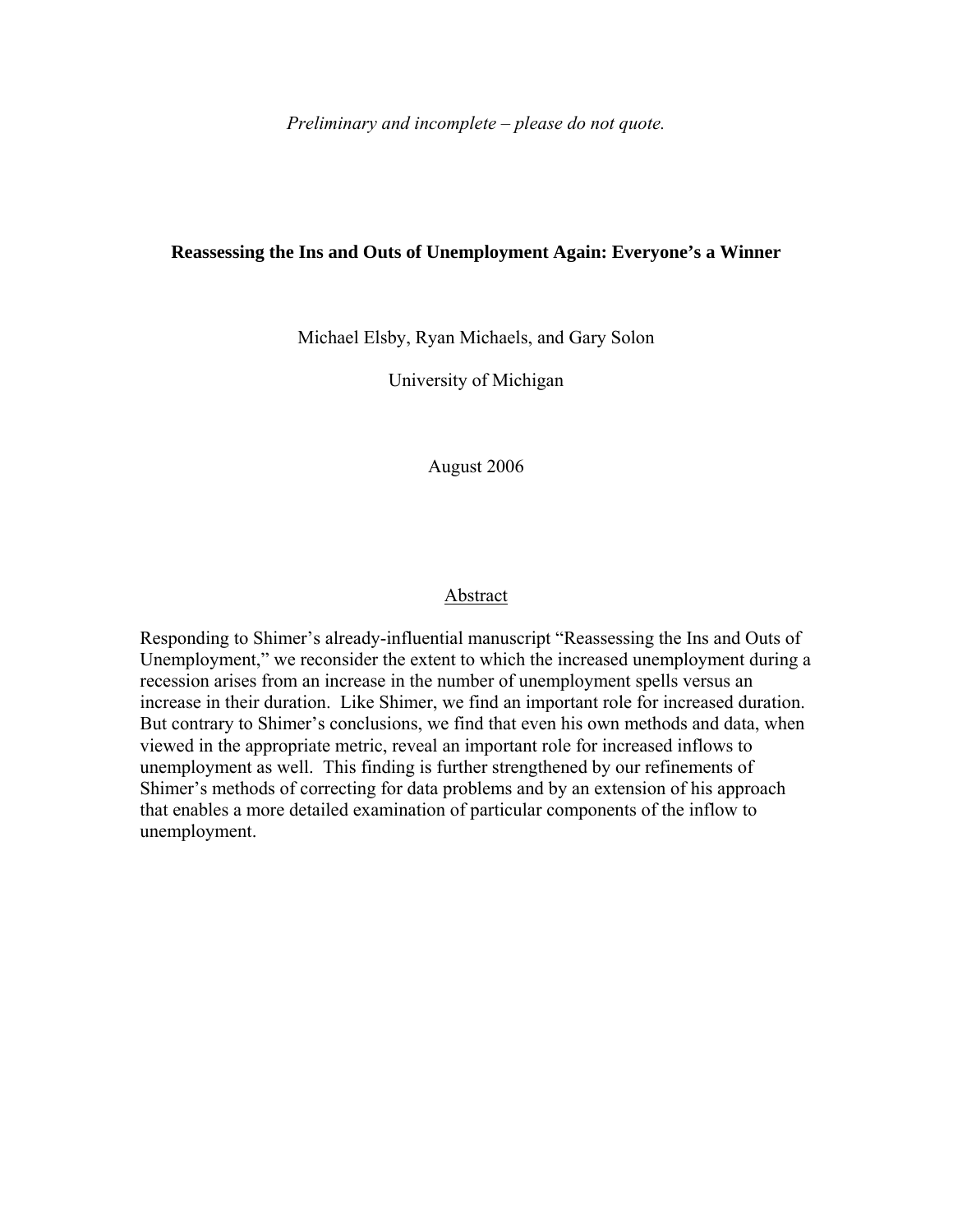### **Reassessing the Ins and Outs of Unemployment Again: Everyone's a Winner**

### 1. Introduction

In principle, the increased unemployment during a recession could arise from an increase in the number of unemployment spells, an increase in the duration of unemployment spells, or both. Equivalently, one can decompose the cyclical variation in unemployment into changes in the rates of inflow to and outflow from unemployment. Thus, a 1986 paper on this subject by Darby, Haltiwanger, and Plant was entitled "The Ins and Outs of Unemployment." Because Darby et al. took the unusual position that cyclical unemployment variation in the United States stems almost entirely from cyclical variation in the inflow, their paper's subtitle was "The Ins Win."

This position was unusual and surprising because a large body of accumulated evidence indicates that unemployment duration is substantially countercyclical:

- Regularly published statistics on the cross-sectional distribution of unemployment duration from the monthly Current Population Survey (CPS) show a pronounced shift towards longer unemployment spells during recessions. Similarly, sophisticated econometric analyses that have used repeated CPS cross-sectional data on unemployment duration to impute month-to-month hazard rates for exiting unemployment have found these outflow rates to be substantially procyclical (Sider, 1982; Baker, 1992<sup>1</sup>).
- Numerous studies have estimated inflow and outflow rates with the so-called gross flows data, which are based on the 2/3 or so of the CPS sample that can be

 $\frac{1}{1}$ <sup>1</sup> Baker's study, which disaggregated unemployment by reason for unemployment and demographic characteristics, directly refuted the conjecture by Darby et al. that the apparent cyclicality of unemployment duration could be explained entirely by cyclical changes in the composition of the unemployed.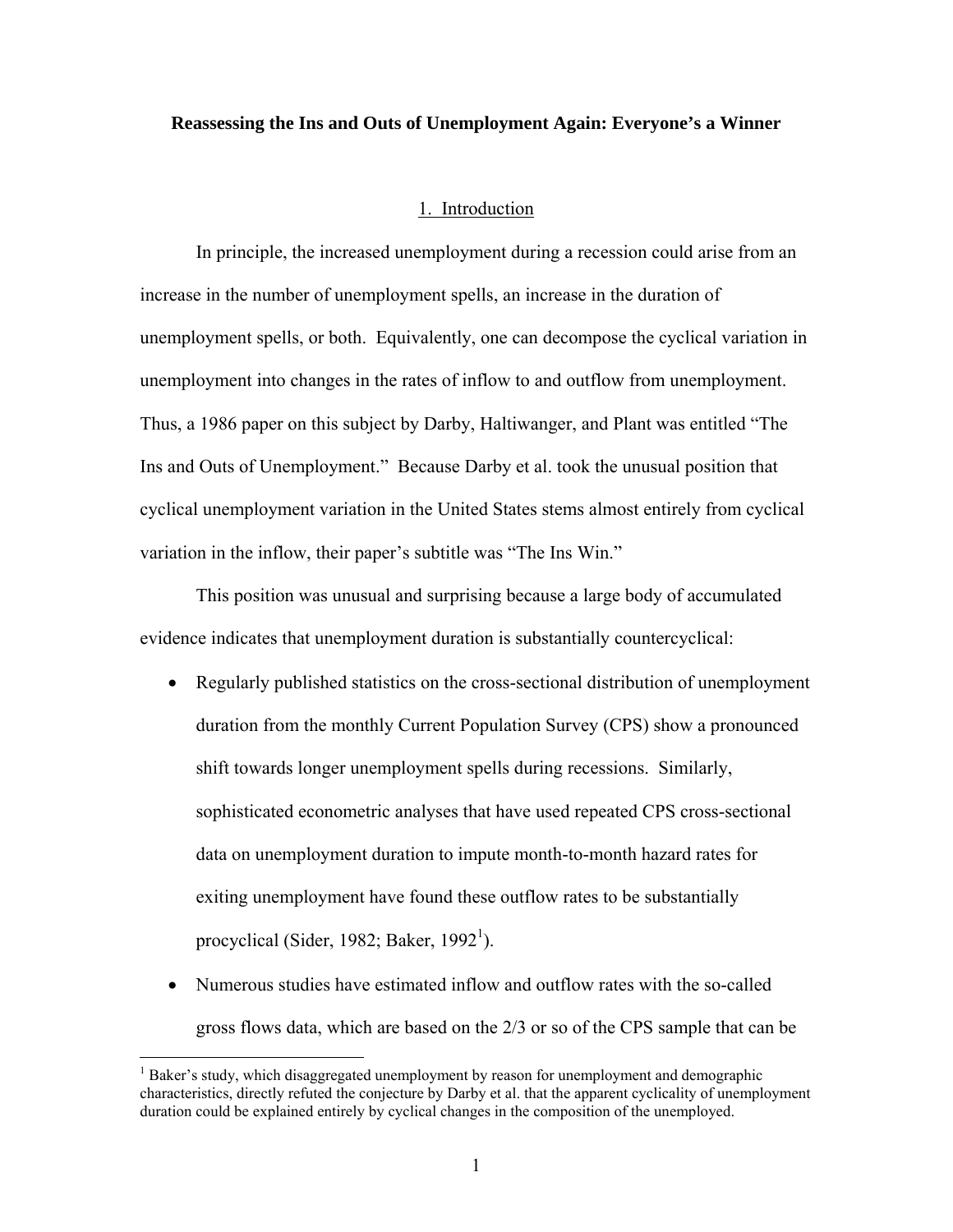longitudinally matched from one month to the next.<sup>2</sup> Without exception, these studies have found that the monthly hazard rate for outflow from unemployment is procyclical (Perry, 1972; Marston, 1976; Blanchard and Diamond, 1990; Bleakley, Ferris, and Fuhrer, 1999).

• Regularly published statistics on unemployment insurance (UI) claims show that, during recessions, UI claims tend to be of considerably longer duration, and the fraction of claimants that exhaust their entitlement to benefits is considerably higher (Nicholson, 1981; Kennan, 2006). These facts, of course, are precisely why the federal government usually adopts extended-benefit programs during recessions.

Although the contention by Darby et al. that the outs lose is strongly rejected by these patterns, their contention that the inflow into unemployment contributes importantly to cyclical unemployment variation seems amply supported:

• The regularly published CPS statistics on unemployment duration show that the number unemployed less than five weeks (who therefore became unemployed since the previous month's CPS) tends to be substantially higher during recessions.

<sup>&</sup>lt;sup>2</sup> While the gross flows data are useful, they are not necessarily the data source of choice because they are plagued by numerous deficiencies, including the systematic exclusion of individuals who change residence and the many spurious transitions generated by misclassification in either of the months used in the longitudinal match. See National Commission on Employment and Unemployment Statistics (1979, pp. 214-217) and Barkume and Horvath (1995).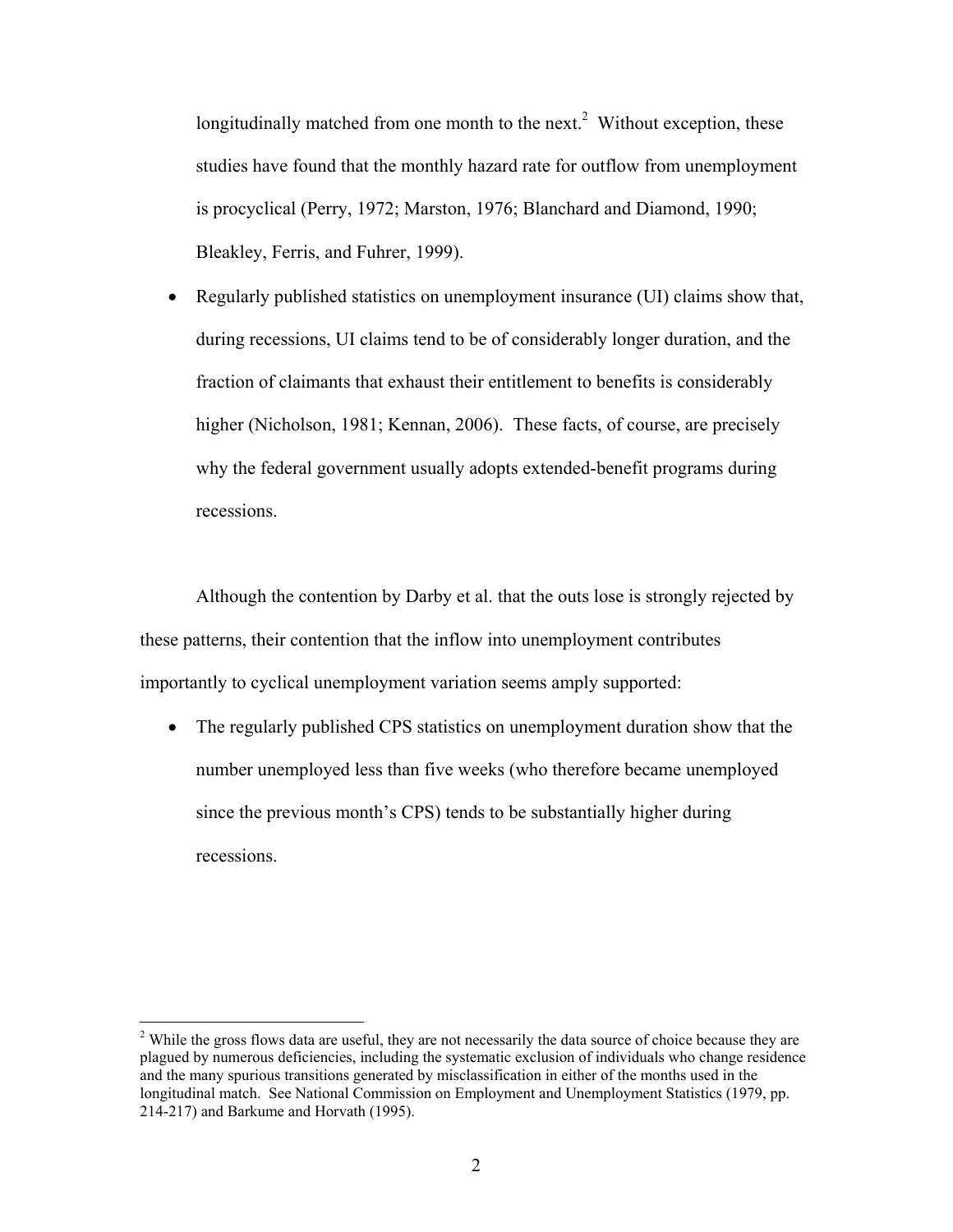- The same studies of CPS gross flows data that have found procyclical flows out of unemployment also have found substantially countercyclical flows into unemployment. $3$
- Regularly published statistics on initial UI claims show that dramatically more UI claims are initiated during recessions, especially early in recessions (Kennan, 2006). This, of course, is why the Conference Board uses initial UI claims as one of its "leading indicators."
- All these indications of countercyclical inflows into unemployment dovetail with well-established facts about labor turnover, including the recent employer-based evidence on countercyclical job destruction as well as a long history of evidence that layoffs are strongly countercyclical (Barth, 1971; Davis, Faberman, and Haltiwanger, forthcoming).<sup>4</sup>

Despite this array of evidence of countercyclical inflows to unemployment, a 2005 paper by Shimer entitled "Reassessing the Ins and Outs of Unemployment" argues the diametrically opposite position from Darby et al. – that the ins lose and cyclical variation in unemployment stems almost entirely from procyclical outflows. In Shimer's words, "Using United States data from 1948 to 2004, I find that there are substantial fluctuations in unemployed workers' job finding probability at business cycle

 $\frac{1}{3}$  $3$  The familiar finding of substantial cyclicality in both directions of gross flows between employment and unemployment is replicated in section 3 of Shimer (2005a). In our paper, instead of reanalyzing the gross flows data still again, we concentrate on replicating, extending, and interpreting the main analysis in Shimer's section 2, which his first page describes as the basis of his "preferred measures." <sup>4</sup>

<sup>&</sup>lt;sup>4</sup> As noted by Hall (2006), the countercyclicality of layoffs is fully offset by the procyclicality of quits. This point was previously documented by Slichter (1919), Woytinsky (1942), Akerlof, Rose, and Yellen (1988), Anderson and Meyer (1994), and others. Davis (2006) clearly explains why distinguishing layoffs from quits is important for understanding cyclical fluctuations in the labor market.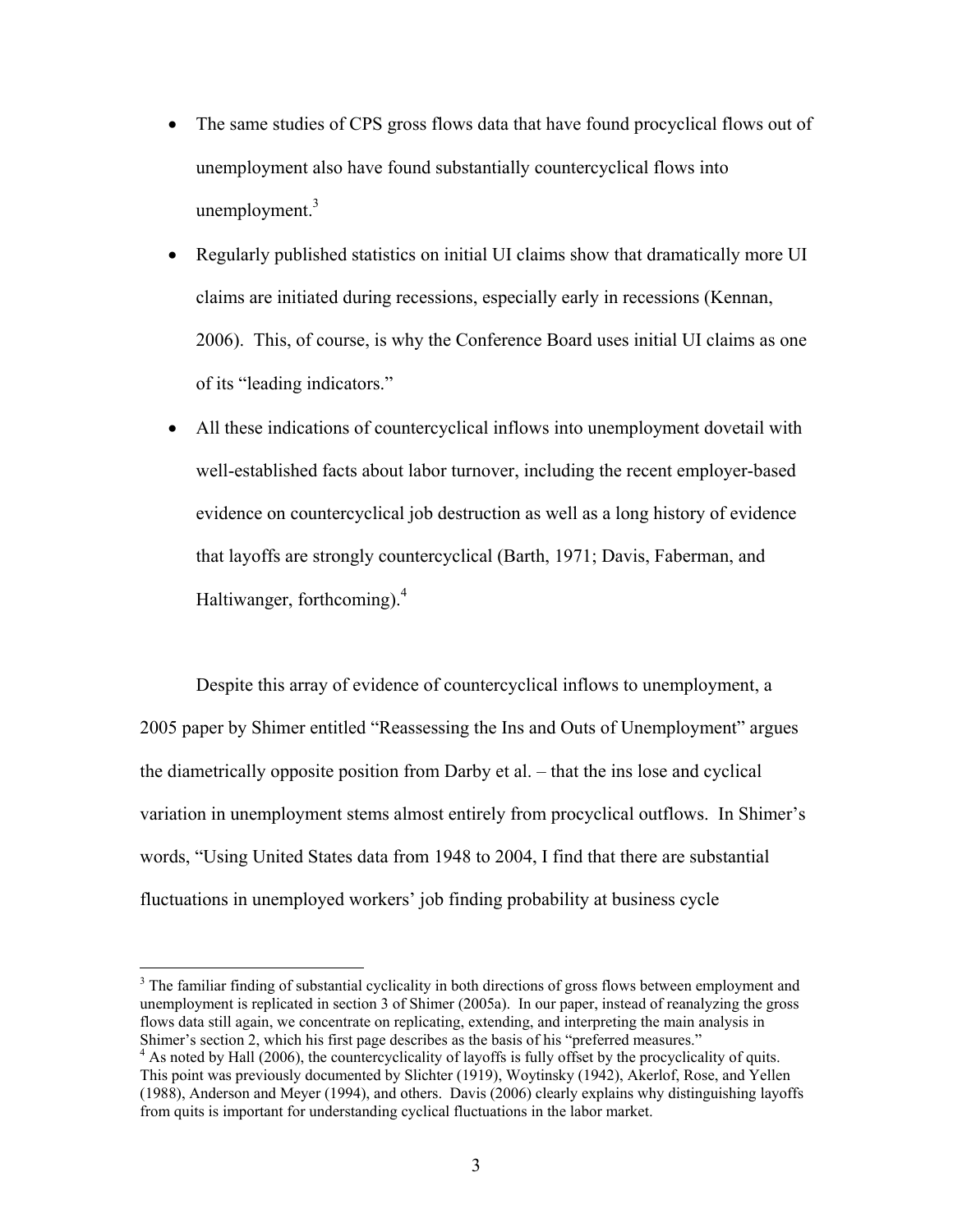frequencies, while employed workers' separation probability is comparatively acyclic."<sup>5</sup> Similar statements appear in Shimer (2005b and 2005c). Shimer's conclusion already is exerting considerable influence on macroeconomic thought. Based partly on Shimer's analysis, for example, Hall (2006) declares, "Unemployment is high in a recession because jobs are hard to find, not because more job-seekers have been dumped into the labor market by elevated separation rates," and then he proceeds to seek economic theories to explain this "fact."6

In this paper, we reassess Shimer's reassessment. Shimer's preferred analysis uses an ingenious methodology to infer the unemployment inflow and outflow rates from only three published monthly time series from the CPS: the number employed, the number unemployed, and the number unemployed less than five weeks. As Shimer rightly emphasizes, one of the virtues of his approach is "making it easy for others to verify my results, extend them as more data become available, and examine their consistency both within the United States and across countries." Thanks to the public availability of the data and the transparency of Shimer's method, we can indeed replicate and extend his analysis.

We confirm his finding that the majority of cyclical unemployment variation can be attributed to cyclicality in the outflow hazard, but we also find that, viewed in the correct perspective, Shimer's own results indicate that increased inflows also are

 $\frac{1}{5}$  $<sup>5</sup>$  Shimer uses the term "separation probability" to mean the probability of entering unemployment. We do</sup> not use this terminology for two reasons. First, we wish to avoid confusion with the more commonly used meaning of "separation" as a quit or layoff from a particular employer, which often involves no unemployment at all (especially in the case of quits). Second, as we will emphasize in section 2.D of this paper, many spells of unemployment begin with entry into the labor force, not a separation from employment.

Similarly, the abstract of Hall's *Review of Economics and Statistics* Lecture (2005) says, "In the modern U.S. economy, recessions do not begin with a burst of layoffs. Unemployment rises because jobs are hard to find, not because an unusual number of people are thrown into unemployment."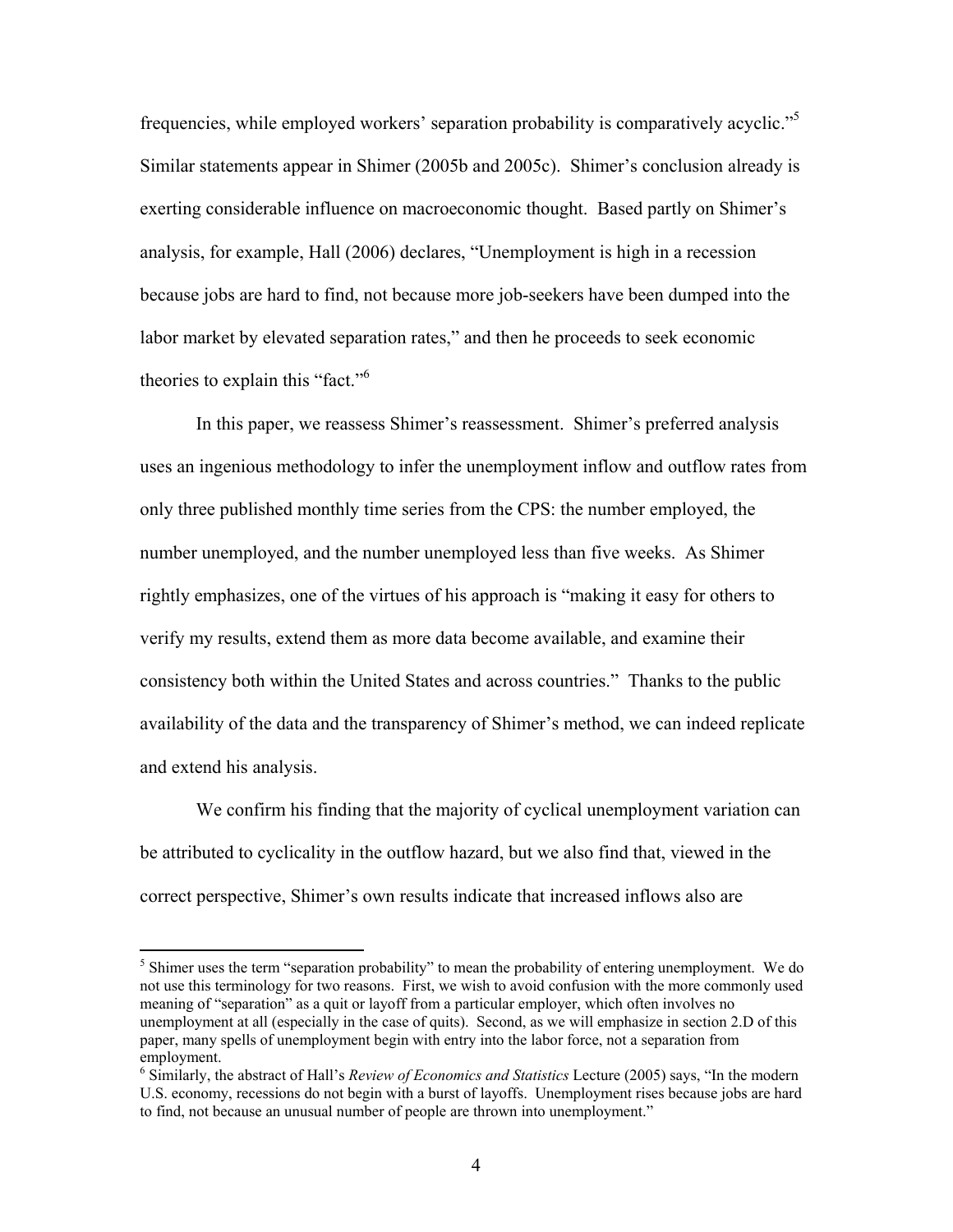important in most recessions, especially the most severe ones. We then propose and implement improvements in Shimer's methods for treating the 1994 CPS redesign, time aggregation bias, and heterogeneity in flow rates across job losers, job leavers, and labor force entrants. All our refinements of Shimer's analysis continue to find substantial cyclicality in both inflows and outflows – hence our subtitle "Everyone's a Winner."

Finally, we discuss what can be learned about the business cycle from performing mechanical decompositions of cyclical unemployment variation into inflow and outflow components. We explain why some of the cyclical variation in the outflow hazard may be caused by cyclical changes in the size and composition of the inflow, and we suggest that cyclical changes in both inflows and outflows stem from the same source – whatever it is that shifts the derived demand for labor leftward during a recession. In the end, regardless of whether and how one partitions cyclical unemployment variation between inflows and outflows, the fundamental questions for understanding decreased employment and increased unemployment in recessions remain: (1) Why does the labor demand curve shift to the left, and (2) why is the effective labor supply curve positively sloped?

#### 2. Replication, Reinterpretation, and Extension of Shimer's Main Analysis

### *A. Some Useful Identities*

Shimer starts with the following description of the evolution over time of the number unemployed:

$$
\frac{du}{dt} = s_t (l_t - u_t) - f_t u_t = -(s_t + f_t) (u_t - u_t^*)
$$
\n(1)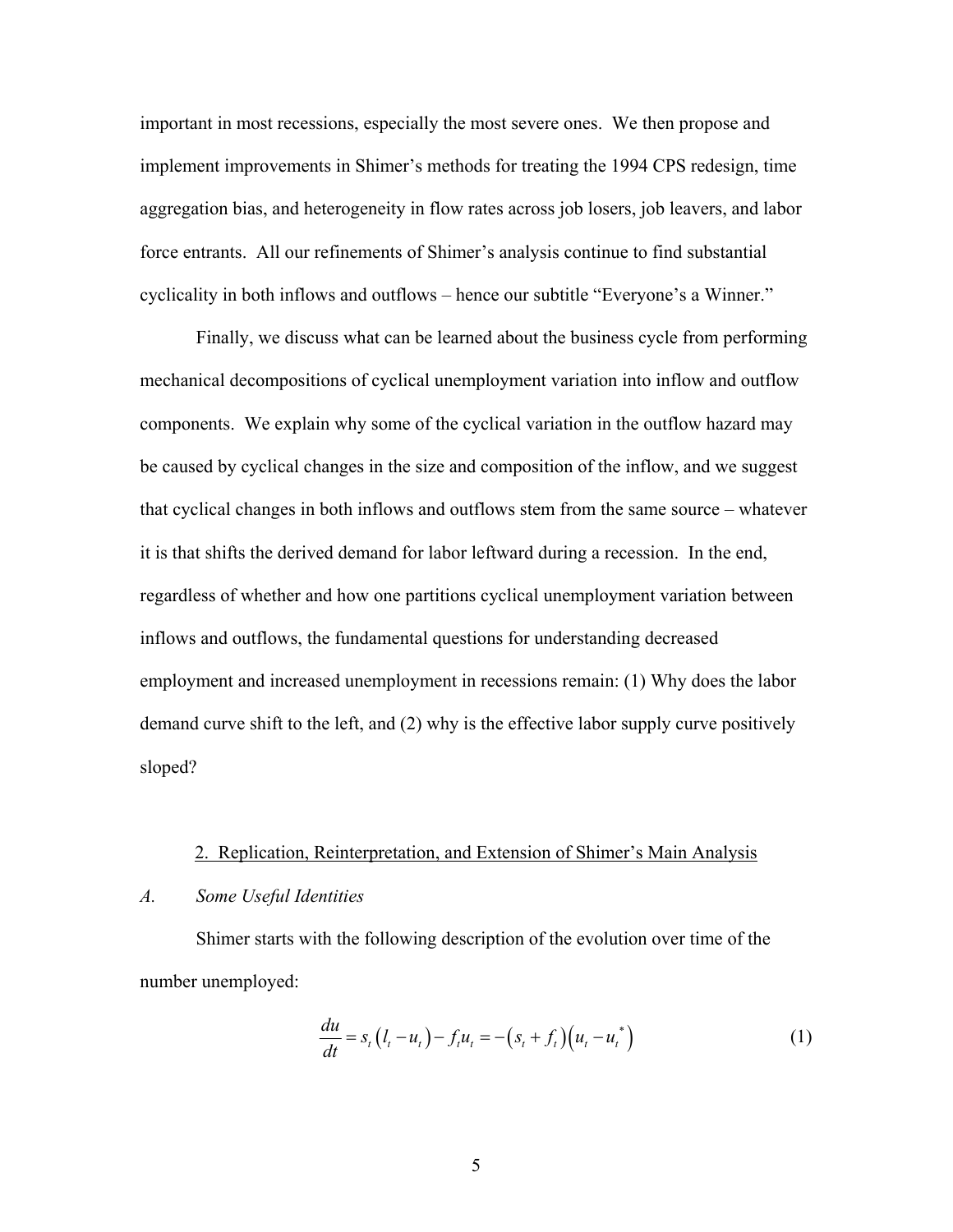where  $l_t$  and  $u_t$  are the labor force and unemployment stocks respectively,  $u_t^*$  is steady state unemployment, and  $s_t$  and  $f_t$  are the unemployment inflow and outflow hazard rates. It should be mentioned at the outset that equation (1) accurately describes the evolution of unemployment only if all inflows into unemployment originate from employment. In fact, however, around 40% of the stock of unemployed workers report that their unemployment originated from non-participation in the labor force. We will address this issue in detail in section 2.D, but for now we maintain Shimer's simplifying assumption.

The focus of interest, then, is on the two flow rates  $s_t$  and  $f_t$ . As many previous studies have shown, and as we will confirm, since  $(s_t + f_t)$  is typically close to 0.5 on a monthly basis, the half life of a deviation from steady state unemployment is close to one month. In other words, the evolution of the actual unemployment rate, which we denote  $\tilde{u}$ , is closely approximated by the steady state unemployment rate:

$$
\widetilde{u}_t \equiv \frac{u_t}{l_t} \approx \frac{u_t^*}{l_t} = \frac{s_t}{s_t + f_t} \tag{2}
$$

In what follows, a recurring theme will be the decomposition of changes in the observed unemployment rate into a contribution due to changes in the inflow rate and a contribution due to changes in the outflow rate. It turns out that equation (2) provides us with a remarkably simple decomposition. In particular, log differentiation of (2) yields:

$$
d \log \tilde{u}_t \approx \left(1 - \tilde{u}_t\right) \left[d \log s_t - d \log f_t\right] \tag{3}
$$

Equation (3) is appealing in many respects. First, it provides a decomposition in which the contributions of the inflow and outflow rates are completely separable. By contrast, inspection of (2) reveals that the effects of each flow on the *level* of the unemployment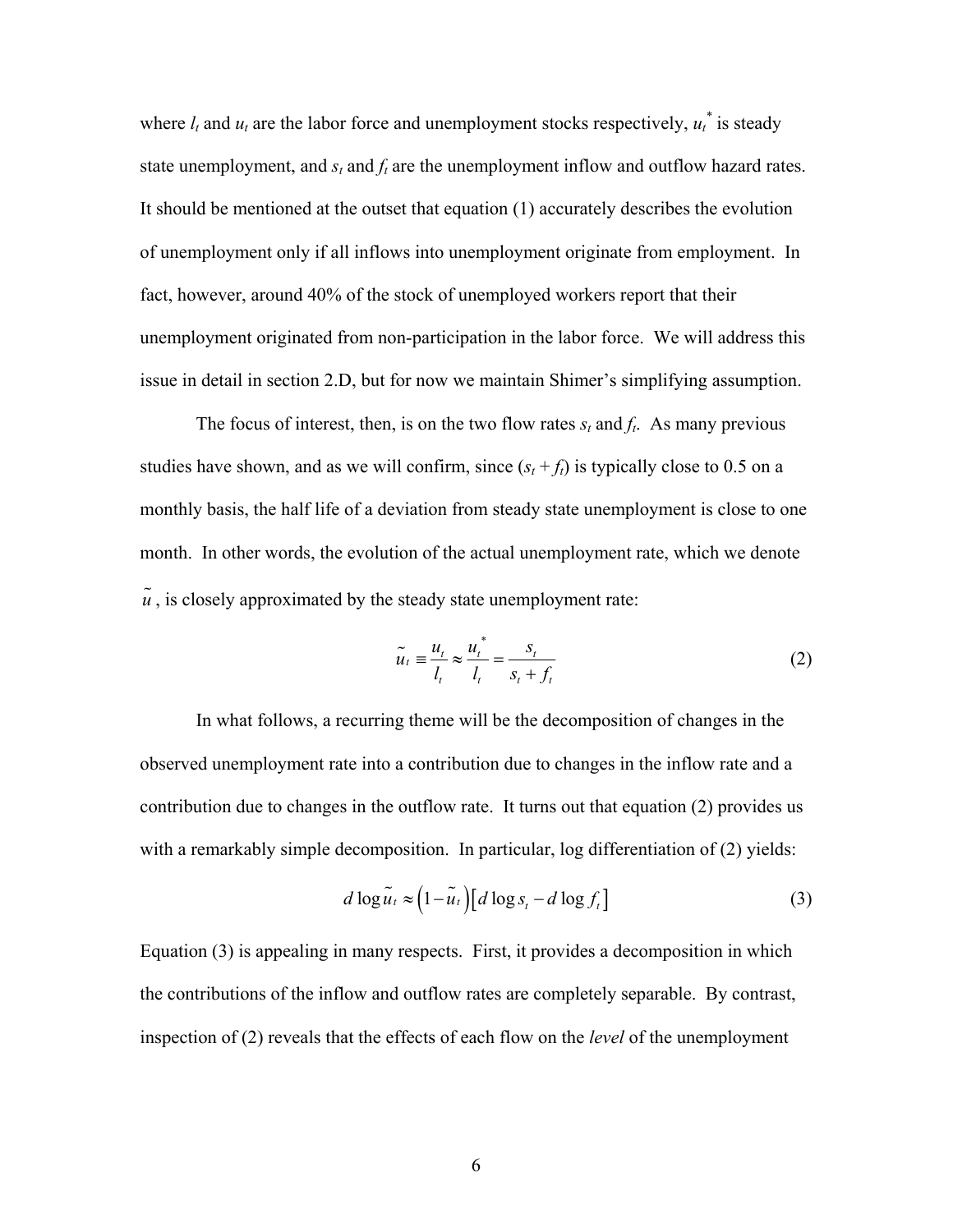rate are interactive, and thereby difficult to separate.7 By shifting focus onto the *log* unemployment rate, (3) affords an interpretation in which "the" effect of the inflow or outflow rate has a clearer meaning.

In addition, equation (3) provides a simple metric in which the effects of the inflow and outflow rates may be compared to each other on an equal footing. All one need do is compare the log variation in these two flows. We will see that this simple refocus on log flows will enable a more accurate impression of the relative contributions of the inflow and outflow rates

# *B. Replication and Reinterpretation of Shimer's Original Analysis*

As noted by Shimer, a significant virtue of his methodology is the ease of its replication. In this spirit, we use the same, publicly available, seasonally adjusted CPS data on the number employed, the number unemployed, and the number unemployed less than five weeks (henceforth "short-term unemployment") for each month from 1948 through  $2004.<sup>8</sup>$ 

Shimer's analysis involves two corrections to these time series. First, as discussed by Polivka and Miller (1998) and Abraham and Shimer (2001), the 1994 redesign of the CPS changed the way the survey measures unemployment duration for all of the survey's eight "rotation groups" except the first and fifth. $\frac{9}{10}$  The resulting reduction

 $\frac{1}{7}$  $\frac{7}{1}$  This is one reason why it is difficult to interpret the "counterfactual" analysis performed in Shimer's paper. In particular, to assess the importance of the outflow rate in explaining changes in unemployment, he calculates the unemployment rate that would have prevailed if the inflow rate were always at its temporal mean,  $\overline{s}/(\overline{s} + f)$ . Clearly, however, a different answer would obtain if the inflow rate were held constant at a different value.

<sup>&</sup>lt;sup>8</sup> These data are readily obtained from the Bureau of Labor Statistics website, www.bls.gov.

<sup>&</sup>lt;sup>9</sup> In the CPS sample design, an address selected into the sample remains in the sample for four consecutive months, is temporarily rotated out of the sample for eight months, and then is rotated back in for four more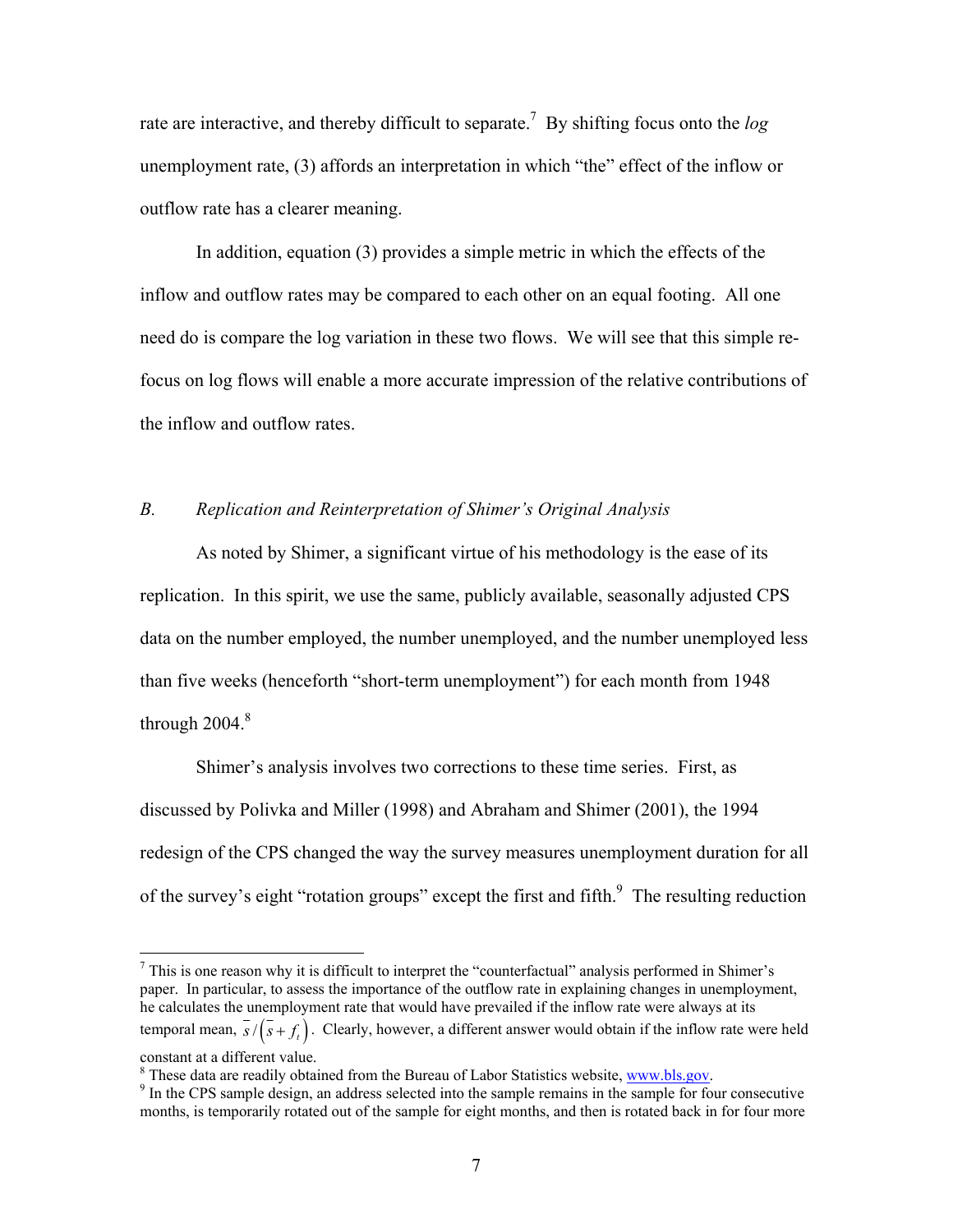in the number counted as short-term unemployed induced a discontinuity in the series. Shimer's main method of correcting for the discontinuity is, in each month from 1994 on, to inflate the official count of short-term unemployment by that month's ratio of the short-term share of unemployment in the first and fifth rotation groups (obtained from the CPS microdata) to the short-term share for the full sample. Equivalently, he multiplies the official count of all unemployment by the short-term share in only the first and fifth rotation groups. This treats the discontinuity because, even since 1994, the first and fifth rotation groups' unemployment duration has been measured in the same way as the full sample's was before 1994. In this section's replication, we use Shimer's correction method, but in section 2.C we will implement a variation of the method that we believe is even better.

Second, instead of just using the monthly time series to calculate monthly transition rates, Shimer devises an ingenious way of inferring continuous-time inflow and outflow hazard rates,  $s_t$  and  $f_t$ . Inferring the outflow hazard rate is relatively straightforward. First calculate the probability that a typical unemployed worker leaves unemployment in the month between consecutive CPS surveys,  $F_t$ , using the identity:

$$
\Delta u_{t+1} = u_{t+1}^s - F_t u_t \tag{4}
$$

where  $\Delta u$ <sub>t+1</sub> is the monthly change in the number unemployed between month *t* and month  $t + 1$ , and  $u_{t+1}$ <sup>*s*</sup> is the number unemployed less than five weeks in month  $t + 1$ .

Thus, the monthly outflow probability is given by  $F_t = 1 - \frac{u_{t+1} - u_{t+1}}{u_{t+1}}$ *s*  $\frac{t}{t} = 1 - \frac{u_{t+1} - u_t}{t}$ *t*  $F_t = 1 - \frac{u_{t+1} - u}{u_t}$ *u*  $= 1 - \frac{u_{t+1} - u_{t+1}^s}{u_{t+1}}$ . This can then be

mapped into the outflow hazard,  $f_t = -\log(1 - F_t)$ .

months before being permanently retired from the sample. The first and fifth rotation groups are respectively the addresses in the survey for the first time and those reentering after the eight-month hiatus.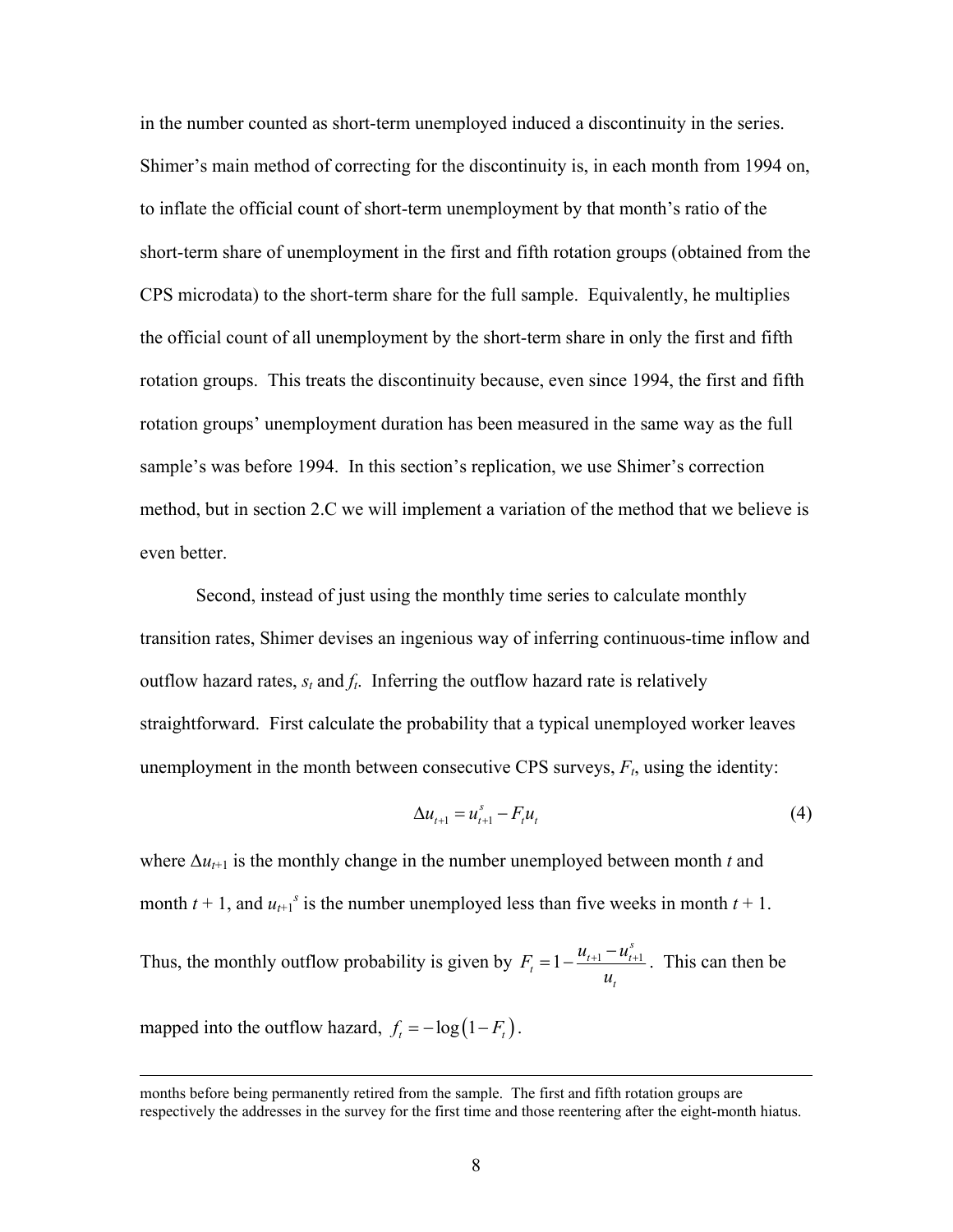Inferring the inflow hazard is more difficult. The reason is that some workers who flow into the unemployment pool after one month's CPS also exit unemployment before the next month's survey. As a result, the measured stock of short-term unemployed workers in any CPS is in fact an underestimate of the number of workers who flowed into the unemployment pool over the course of the preceding month. The latter is what Shimer refers to as time aggregation bias.<sup>10</sup>

To correct for time aggregation bias, Shimer solves (1), the differential equation for the evolution of the unemployment rate, forward one month under the assumptions that the flows,  $s_t$  and  $f_t$ , and the labor force,  $l_t$ , are constant between surveys:

$$
u_{t+1} = u_t^* + (u_t - u_t^*) \exp\big[ -(s_t + f_t) \big]
$$
 (5)

Since we obtain a measure of the outflow rate  $f_t$  from the method above, and since we observe  $u_t$  and  $u_{t+1}$ , the unemployment rates at the beginning and end of the month, we can solve (5) for the inflow hazard *st*.

Following Shimer's method provides us with measures of the inflow and outflow rates for each month from 1948 through 2004. As a final step, to obtain what Shimer refers to as his preferred measures of unemployment inflow and outflow rates, we take quarterly averages of these monthly series to obtain smoother series.

In our figure 1 we replicate Shimer's figure 1 and display the quarterly time series of the probabilities of flowing in or out of unemployment over the course of a month based on Shimer's methodology. To the untrained eye, figure 1 might give the impression that the cyclical variation in the inflow to unemployment is dwarfed by the

 $10<sup>10</sup>$  Note that there is no analogous time aggregation problem in the measurement of unemployment outflows due to unemployed workers leaving unemployment and re-entering between CPS surveys. The reason is that the CPS in theory picks up all such workers, as they will be measured as unemployed less than five weeks.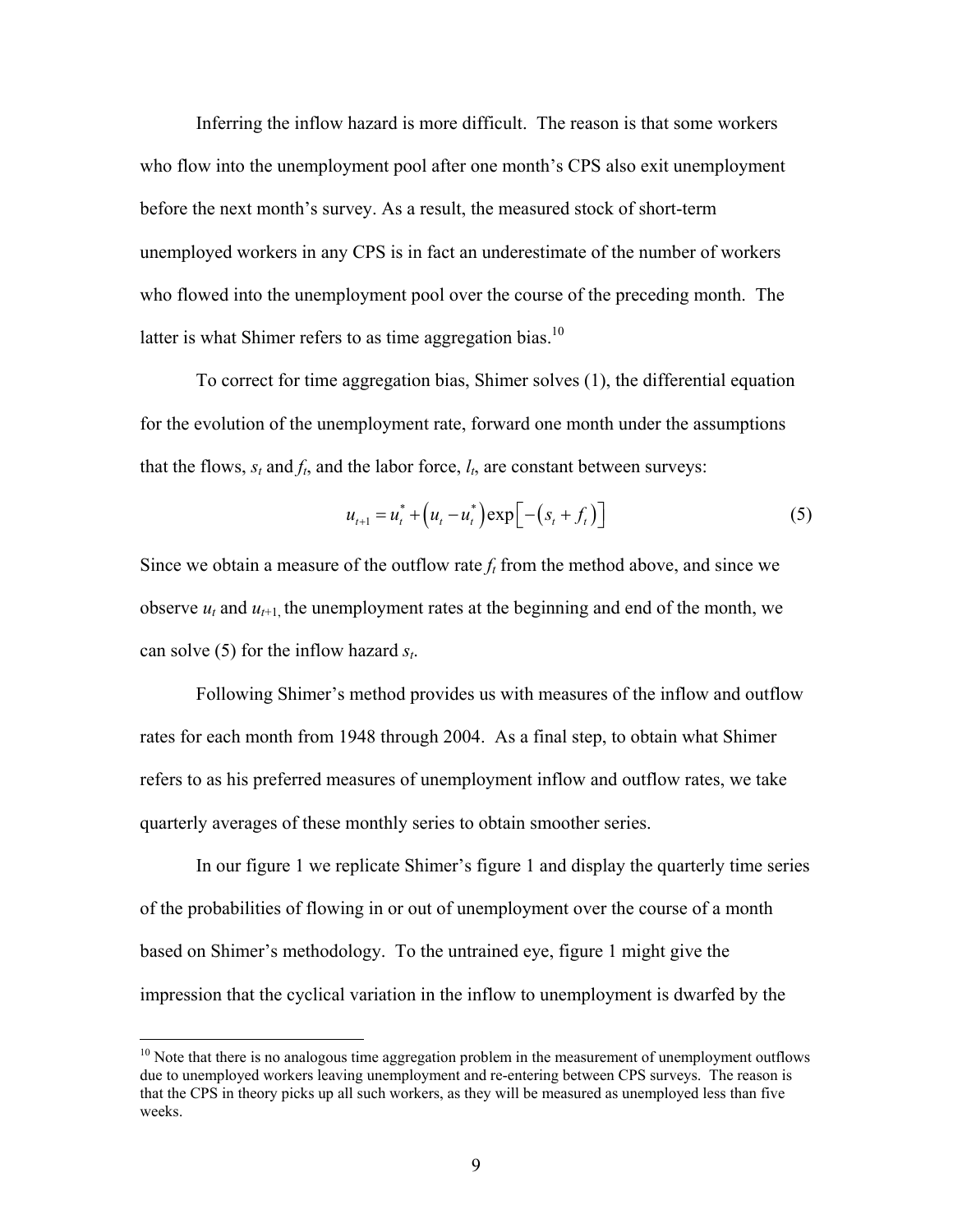variation in the outflow from unemployment. However, a key lesson from equation (3) in our section 2.A is that a more apt comparison is between the variation in the *logarithms* of the inflow and outflow hazard rates. Figure 2 displays these log flows. Note that, since the range of the vertical axes measuring these two log flows is the same, equalsized variation in either plot will have an equal-sized impact on the log unemployment rate.

Inspection of figure 2 reveals substantial variation in log inflow rates in all recessions except the two most recent (the relatively mild 1990 and 2001 recessions). Thus it is by no means clear that the inflow rate into unemployment is, in Shimer's words, "comparatively acyclic" relative to the outflow rate, except in these recent recessions.

A natural question at this point is what fraction of the increase in unemployment during a recession is due to increases in the inflow rate into unemployment, and what fraction is due to declines in the outflow rate? Thanks to the decomposition presented in section 2.A, such a question is straightforward to answer. We first identified start and end dates for the unemployment ramp-up in each recession from 1948 on.<sup>11</sup> We then calculated the difference in the log inflow rate and log outflow rate relative to their startof-recession values for each recession in turn. Figure 3 plots the change in the log inflow rate and the negative of the change in the log outflow rate (in accordance with equation

 $11$  In practice, the start dates were determined by the most recent minimum quarterly unemployment rate preceding each NBER recession start date, and the end dates by the highest quarterly unemployment rate following each NBER recession end date. The NBER recession dates were not used as their focus is not on recessionary unemployment, but rather principally on GDP growth, and they thereby miss a large portion of the cyclical ramp-up in unemployment. Figure 0 displays these dates along with the time series for the unemployment rate.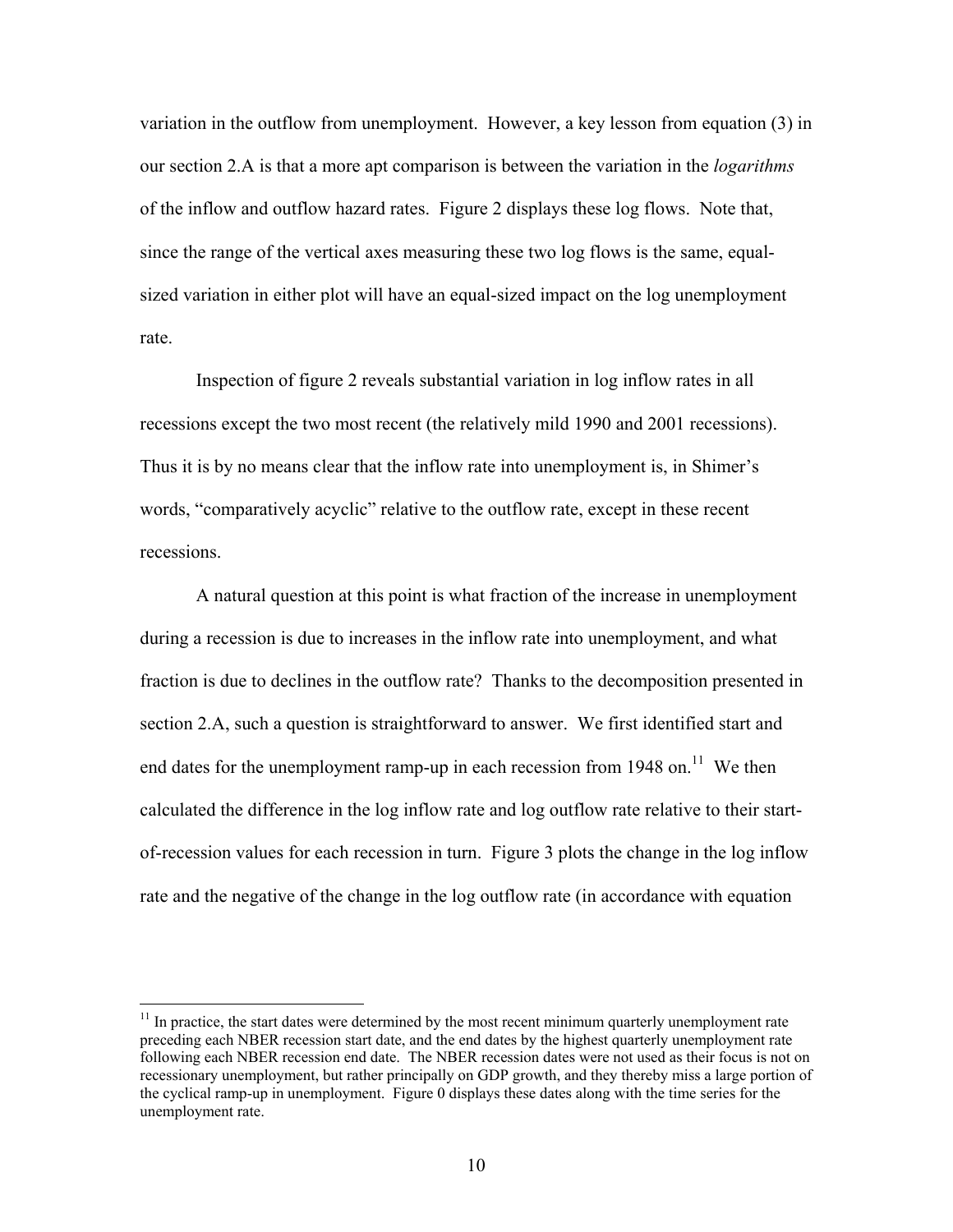(3)) for each quarter of each recession since 1948 using our replication of Shimer's preferred data.

Figure 3 reveals a number of insights. First, consistent with Shimer's results, we observe that the outflow rate from unemployment fell in most recessions by about 30 to 50 log points.<sup>12</sup> Thus, variation in the outflow rate from unemployment is a crucial aspect of cyclical unemployment. And it is true that the outflow rate explains the majority of the cumulative peak-to-trough rise in unemployment over the cycle, with a greater relative impact later on in a recession.

However, figure 3 confirms that inflow rates also have played a substantial role in generating cyclical unemployment historically. In particular, we observe that the inflow into unemployment typically rose by around 20 to 40 log points from peak to trough, except in the last two recessions. We also observe that the effects of inflows tend to be strongest at the start of recessions, in contrast to the effects of the outflow rate. Thus, graphed in the appropriate metric, Shimer's own data show that, until the two recent recessions, there was something like a 35:65 inflow/outflow split of the overall increase in unemployment, with relatively more weight on inflows earlier on and outflows later on in a recession. Thus, Shimer's claim that the inflow rate is "nearly acyclical" is an overstatement at best.

Figure 3 also highlights the difference in unemployment patterns between the last two recessions and the many prior recessions. In the last two recessions, especially the one of the early 1990s, aggregate inflows into unemployment moved comparatively little. Thus, weak aggregate inflow effects, as measured in Shimer's preferred analysis, are

<sup>&</sup>lt;sup>12</sup> Indeed, Shimer mentions (2005a, p. 7) that the outflow probability "is variable, falling by about forty log points from peak to trough during recent decades." Oddly, he does not mention the log variation in the inflow rate, which we shall see is also substantial.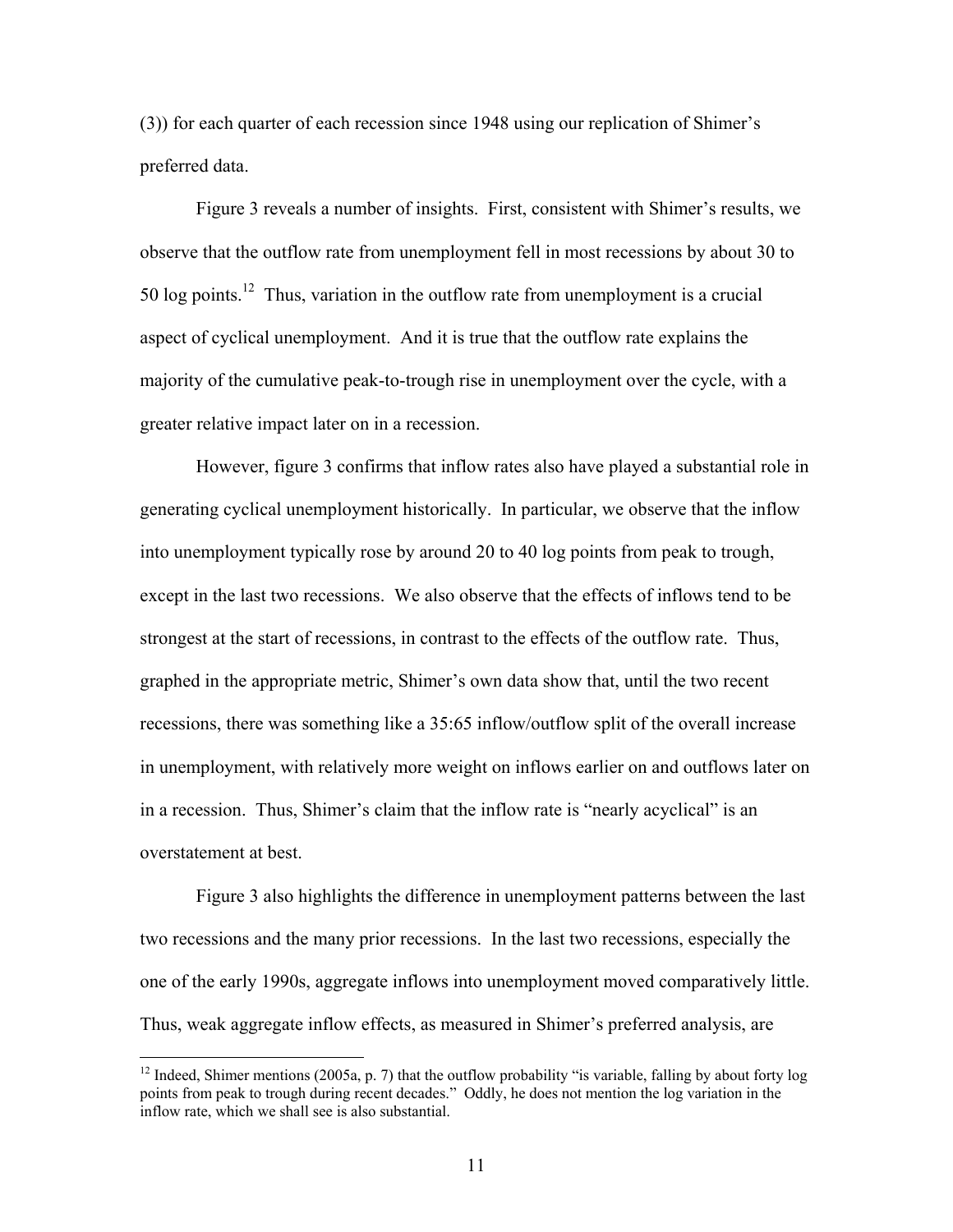really a feature of these last two recessions rather than a stylized fact of recessionary unemployment as a whole. However, we shall see in our forthcoming disaggregate analysis (section 2.D) that the aggregate picture presented in figure 3 masks some important heterogeneity in the effects of different inflow rates for different sub-groups of the unemployed. We shall see that this particularly affects the interpretation of the last two recessions.

# *C. Improvements on Shimer's Correction Methods*

Shimer's analysis is based on publicly available data from the CPS, but it also depends on the particular corrections he makes for the CPS redesign and time aggregation bias. We agree that corrections are called for and that Shimer's correction methods are reasonable first steps, but we also think the methods can be improved on. In this section, we propose refinements of the correction methods and present the results from applying them. Although the refinements do make some difference, we understand that casual readers may wish to skip these details and move directly to section 2.D, where we take up the important issue of distinguishing unemployment originating from job loss, job leaving, and entry into the labor force.

As mentioned above, to treat the discontinuity in the short-term unemployment series induced by the 1994 CPS redesign, Shimer multiplies the official unemployment count in each month from 1994 on by the month's short-term share of unemployment for only the first and fifth rotation groups, whose unemployment duration measurement was unaffected by the redesign. As Shimer acknowledges in his appendix, a drawback of this approach is that it bases each month's estimated short-term share on only about one-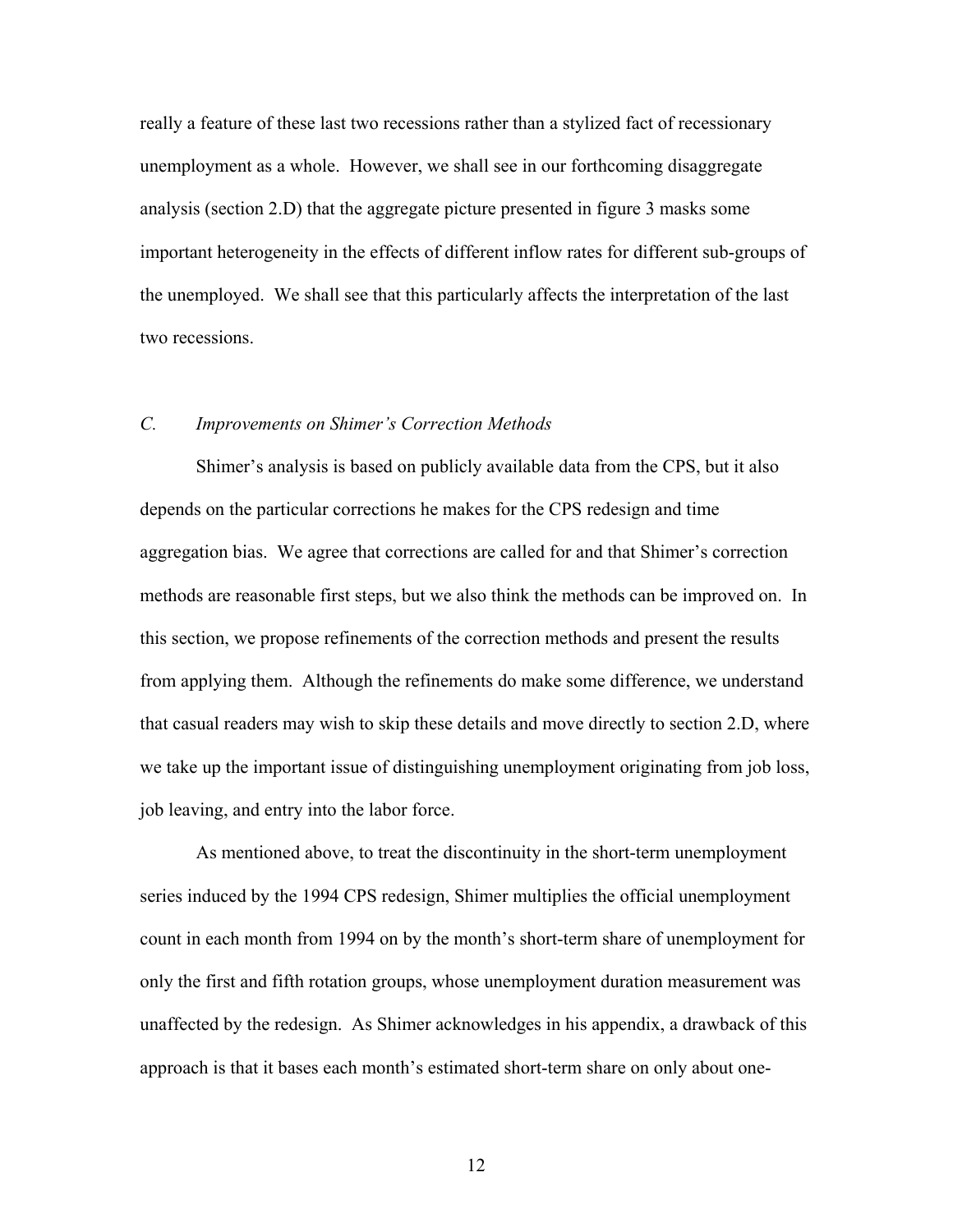quarter of the unemployed in the CPS sample and therefore multiplies the variance of the estimate by about four. The resulting noise in the corrected series can make it more difficult to discern the true cyclical variation in unemployment flows since 1994. This noise from sampling error would get worse still in our section 2.D, when we disaggregate the unemployed into job losers, job leavers, and labor force entrants.

An alternative approach that can yield a more stable corrected series for shortterm unemployment over the post-redesign era is to multiply the official short-term unemployment series by the era's *average* of the ratio of the short-term share for the first and fifth rotation groups to the full sample's short-term share. Indeed, in footnote 27 of his appendix, Shimer's mentions an alternative analysis in which he multiplied the postredesign short-term unemployment by a constant correction factor of 1.10, but he does not explain his choice of 1.10. Statistics he reports in his appendix seem to indicate that  $44.2/37.9 = 1.166$  would be a more appropriate choice. Our own analysis of CPS microdata from February 1994 (the first month that unemployment duration was measured in the new way for all rotation groups except the first and fifth) through January 2005 finds an average ratio of  $1.1564$ <sup>13</sup> We therefore produce a less noisy postredesign series by simply multiplying the official short-term unemployment by 1.1564 in each month from February 1994 on.

Shimer's other correction seeks to avoid the time aggregation bias that would result from missing unemployment spells that begin after one month's CPS and end before the next month's survey. As explained in our section 2.B, Shimer's approach is to impute continuous-time hazard rates for the unemployment inflow. The trouble with this

<sup>&</sup>lt;sup>13</sup> Based on different information from the CPS "parallel survey," Polivka and Miller (1998) suggest an even higher correction factor of  $1/0.830 = 1.205$ .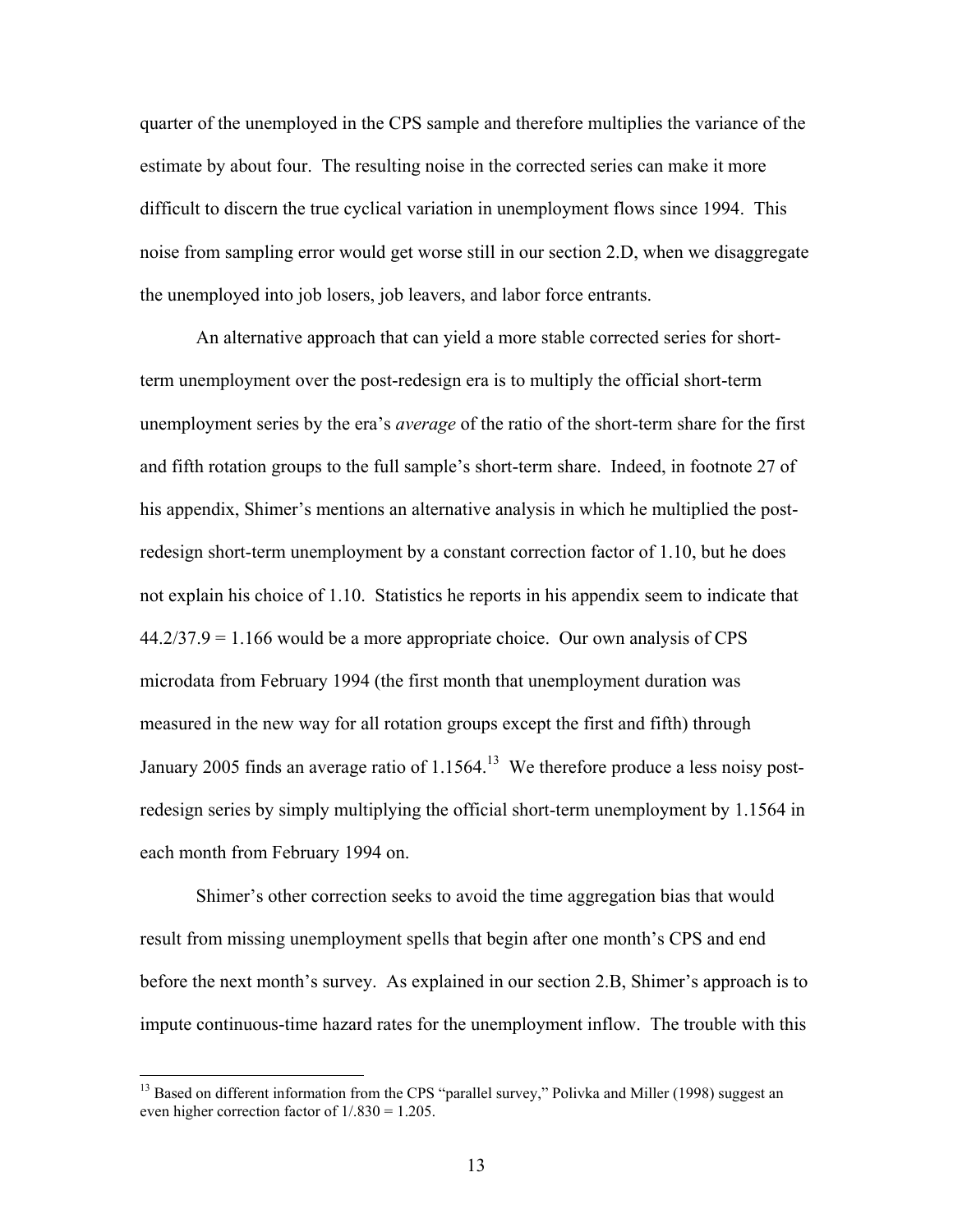approach is that it is at odds with the discrete weekly nature of the CPS labor force definitions. Each month's CPS interviews take place during the week containing the  $19<sup>th</sup>$ of the month, and the labor force questions pertain to the "reference week" containing the 12<sup>th</sup>. Someone who works at any time during the reference week is counted as employed. In contrast, Shimer's continuous-time approach assumes that, if someone quits or is laid off from a job effective 5:00 pm. on Friday and starts a new job at 9:00 a.m. the following Monday, that person is unemployed every instant between those two times. That definition of an unemployment spell is highly debatable and, in any case, it is altogether inconsistent with the official labor force definitions underlying the employment and unemployment series that we and Shimer are analyzing.

We therefore propose a discrete weekly analog to Shimer's correction method, which deals with time aggregation bias in a way that coheres with the official labor force definitions. The details are in our appendix. Similarly to Shimer's correction, ours boils down to the solution to a non-linear equation in the weekly inflow probability  $s_t^w$ , and the weekly outflow probability,  $f_t^w$ :

$$
u_{t+1} = u_t^{w^*} + (u_t - u_t^{w^*})(1 - s_t^w - f_t^w)^4
$$
\n<sup>(6)</sup>

where  $u_t^{\psi^*}$  is the steady-state weekly unemployment stock.

1

Figure 4 illustrates both the discrete-time and continuous-time (Shimer) corrected log inflow hazard rates, along with the uncorrected inflow rate for comparison.<sup>14</sup> As expected, both aggregation bias corrections raise the level of estimated inflow rates, since they seek to add back on inflows that subsequently exited unemployment between survey dates. In particular, the continuous-time correction increases the level of the measured

 $14$  To isolate the effects of the alternative corrections for time aggregation bias, all the series plotted in figure 4 use our correction for the 1994 redesign.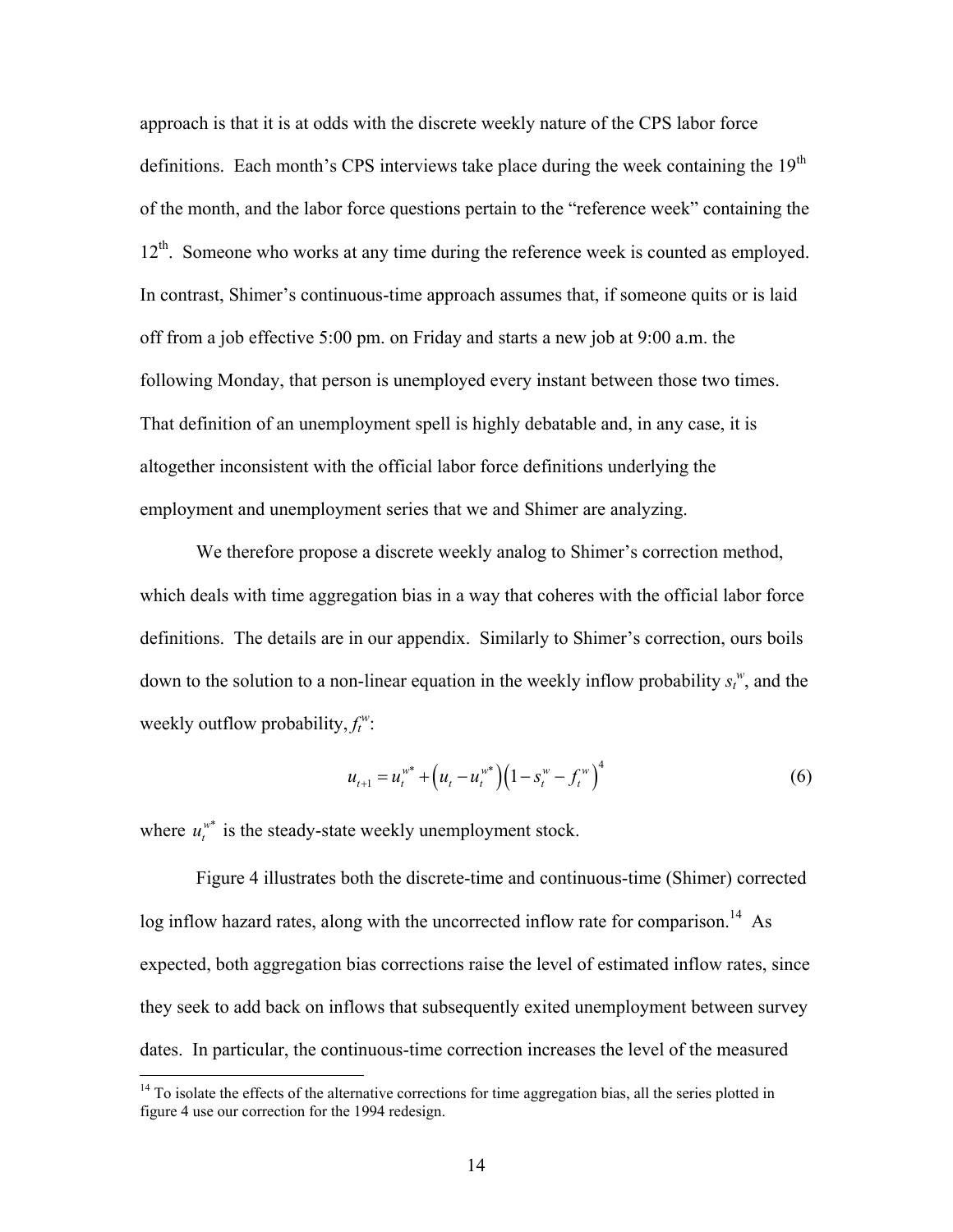inflow rate by about 30 log points, while the discrete-time correction does so by around 23 log points. Thus, as expected, Shimer's continuous-time correction *over*-corrects for time aggregation bias by imputing short unemployment spells that the official statistics would not recognize as unemployment spells even if the CPS took place every single week.

In addition, figure 4 reveals that, since the aggregation bias corrections raise the level of estimated inflow rates, they reduce the log change in the inflow rate over the cycle.<sup>15</sup> Simple least squares regressions of corrected log inflow rates on the uncorrected log inflow rate reveal coefficients of 0.78 for Shimer's continuous-time correction and 0.85 for the discrete-time correction, consistent with the notion that correcting for aggregation bias limits the capacity for inflows to explain cyclical unemployment. The latter also reveals that, because the weekly correction affects the inflow level to a lesser extent than the continuous-time correction, it also preserves more of the log variation in inflow rates over time, and thereby in theory affords greater potential for inflows to explain cyclical unemployment.

Figure 5 displays the decomposition based on Shimer's methodology shown before in figure 3, and superimposes the inflow contributions based on our alternative corrections, as well as inflow contributions that involve no correction at all for time aggregation bias.<sup>16</sup> The starkest finding is that failing to correct for time aggregation bias does indeed apportion a greater role to the inflow rate, and therefore correcting for that

<sup>&</sup>lt;sup>15</sup> Strictly speaking, this occurs for a slightly different reason from that highlighted by Shimer, who argues that "ignoring time aggregation will bias a researcher towards finding a countercyclical separation probability, because when the job finding probability falls, a worker who loses her job is more likely to experience a measured spell of unemployment." In fact, we find that the aggregation bias corrections have little effect on the countercyclicality of the *level* of the inflow rate. But, by raising the overall level of the inflow rate, they reduce the countercyclicality of the *log* inflow rate, which is what matters for the statistical decomposition of cyclical variation in unemployment.<br><sup>16</sup> For the last recession, the latter does use our correction for the 1994 CPS redesign.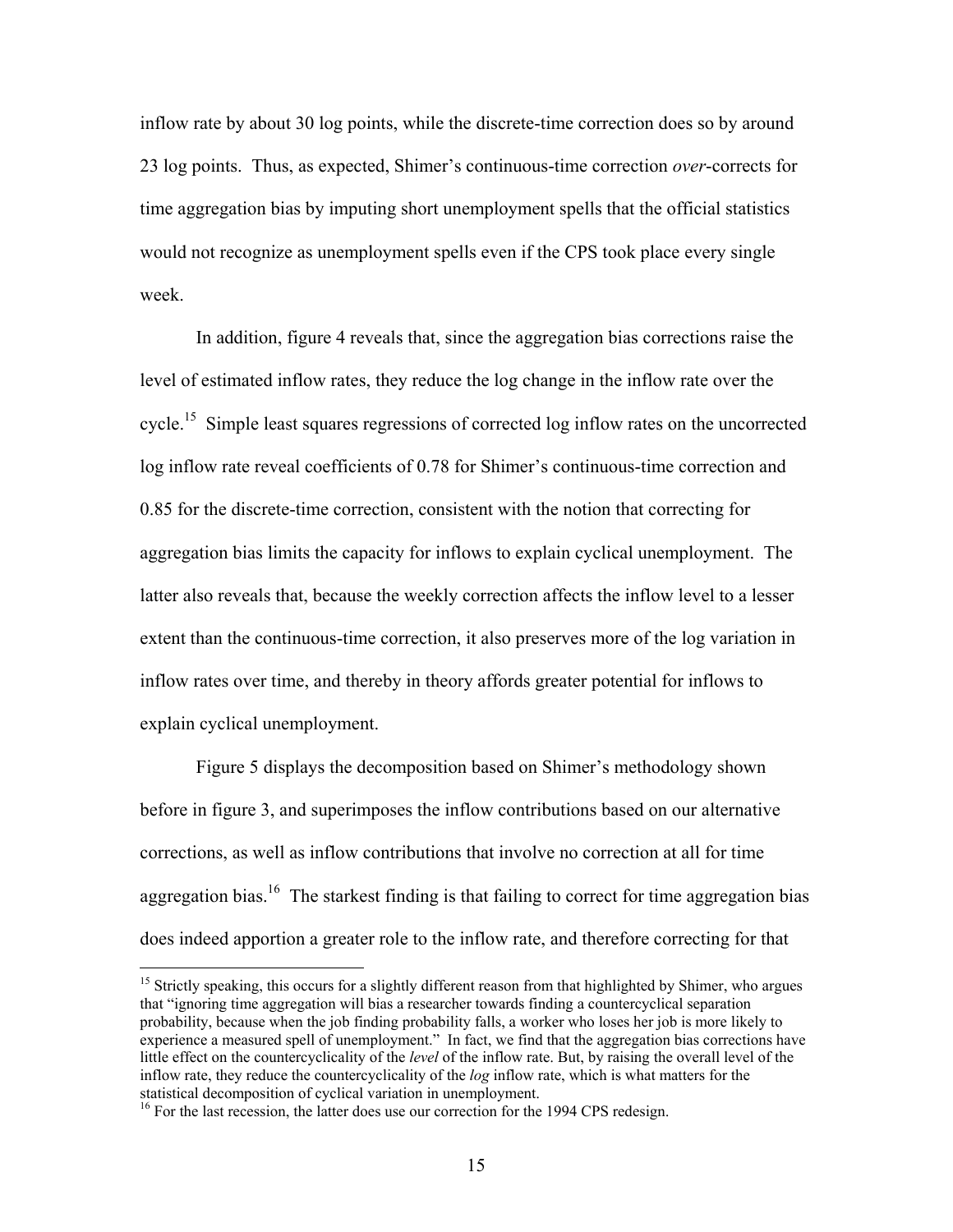bias is important. It is also true that the weekly correction places marginally greater emphasis on inflows than the continuous-time correction, but quantitatively the effects are small. Finally, our less noisy correction for the 1994 redesign does reveal a more pronounced effect of the inflow rate in the 2001 recession, which is not so different from the inflow contributions in some of the earlier mild recessions. Otherwise, however, the results based on the refined correction methods are broadly similar to those obtained in the aggregate analysis of section 2.B.

### *D. Disaggregation by Reason for Unemployment*

Until now, we have been concentrating on aggregate unemployment flows based on Shimer's preferred analysis. As noted at the beginning of section 2.A, however, Shimer's analysis ignores that almost half of unemployment comes from nonparticipation in the labor force, not employment. In this section, we extend the analysis to incorporate flows from non-participation. At the same time, we also distinguish employment-to-unemployment flows stemming from job loss and from job leaving, as these two flows have very different cyclical properties.

The disaggregated analysis in this section uses data on the number unemployed by reason, the number unemployed for less than five weeks by reason, and aggregate series for employment and non-participation. Our disaggregation of unemployment by reason uses three categories: job losers, job leavers, and labor force entrants.<sup>17</sup> The complete

<sup>&</sup>lt;sup>17</sup> We do not further disaggregate job losers into temporary layoffs and permanent job losers for two reasons. First, the temporary layoff information is available only back to 1976. Second, as explained in Polivka and Miller (1998), the 1994 CPS redesign caused a discontinuity in the way the two types of job losers are distinguished. Similarly, we do not disaggregate labor force entrants into new entrants and reentrants because the 1994 redesign instituted a major change in the way the two types of entrants are distinguished.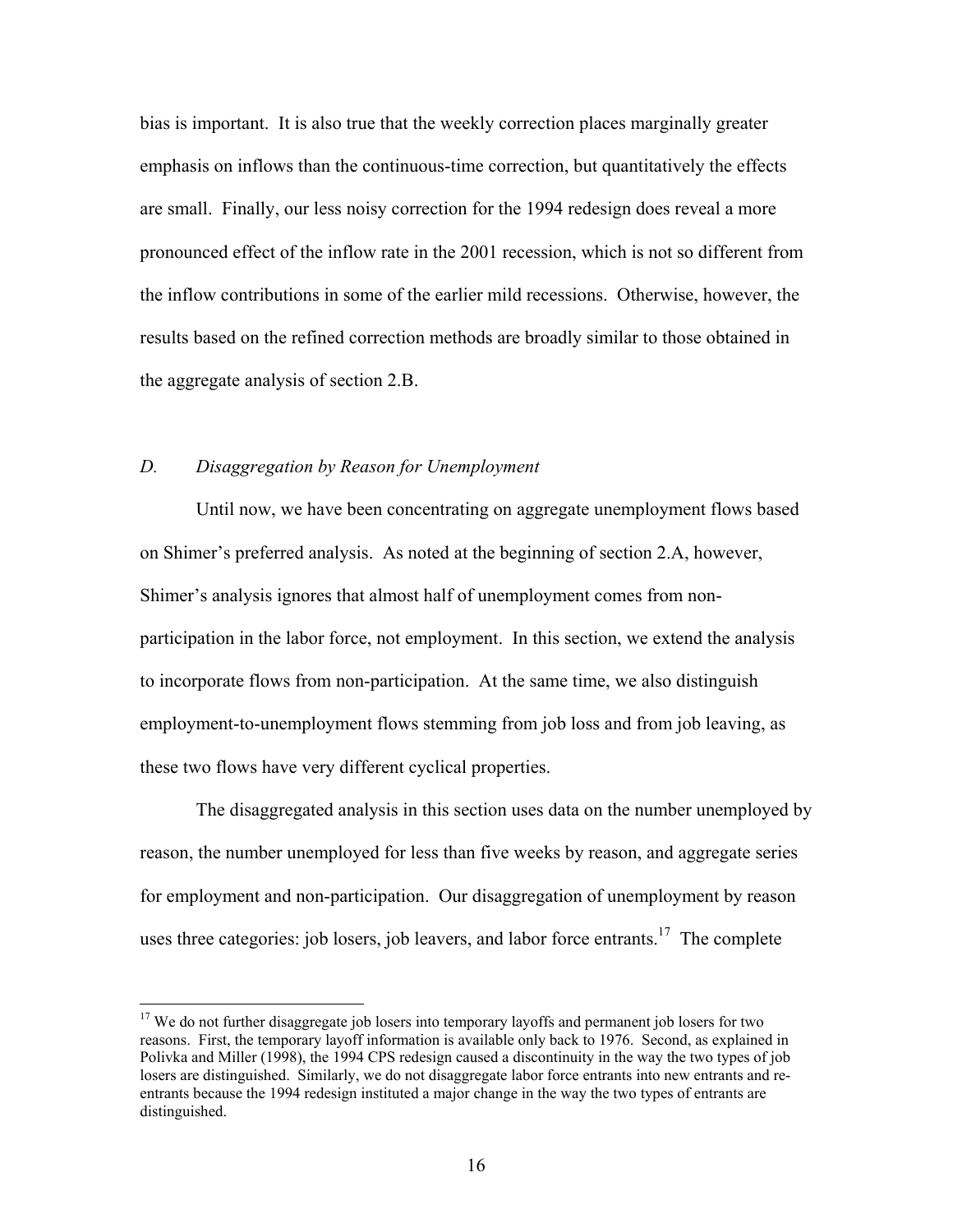requisite series for short-term unemployment by reason are not available on the BLS website, so we have based this section's analysis on data from the monthly BLS *Employment and Earnings* publications. Even those data for short-term unemployment by reason extend back only to May 1968 and are not seasonally adjusted. For internal consistency, we start with the seasonally unadjusted *Employment and Earnings* data for all the series used in this section. As in section 2.C, we treat the 1994 discontinuity in the short-term unemployment series by multiplying each published short-term unemployment number from February 1994 on by an average ratio of the short-term share of unemployment in the first and fifth rotation groups to the corresponding short-term share for the full sample. In particular, based on the CPS microdata from February 1994 through January 2005, we calculate correction factors of 1.0958 for job losers, 1.1644 for job leavers, and 1.2272 for labor force entrants. Finally, we seasonally adjust all the series with Eviews' implementation of the Census Bureau's X-12 procedure.

Given the resulting data, it is again straightforward to calculate monthly outflow probabilities for each reason for unemployment. Specifically, for each reason we can calculate  $F_{r} = 1 - \frac{u_{r,t+1} - u_{r,t+1}}{u_{r,t+1}}$ *s*  $r_{,t+1} - u_{r,t}$ *rt rt*  $u_{r+1} - u$ *F u*  $= 1 - \frac{u_{r,t+1} - u_{r,t+1}^s}{u_{r,t+1}}$ , where a subscript *r* denotes reason. And, as in the  $f_{rt} = -\log(1 - F_{rt})$ . As detailed in our appendix, we treat time aggregation bias with an aggregate case, we can calculate the associated outflow hazards by reason, extension of our discrete-time correction, which produces a corrected inflow hazard  $s_{rt}$ for each type of unemployment.

Figure 6 displays the time series for each of these inflow rates. It reveals stark heterogeneity in the cyclical properties of the three inflow hazards. The job loser inflow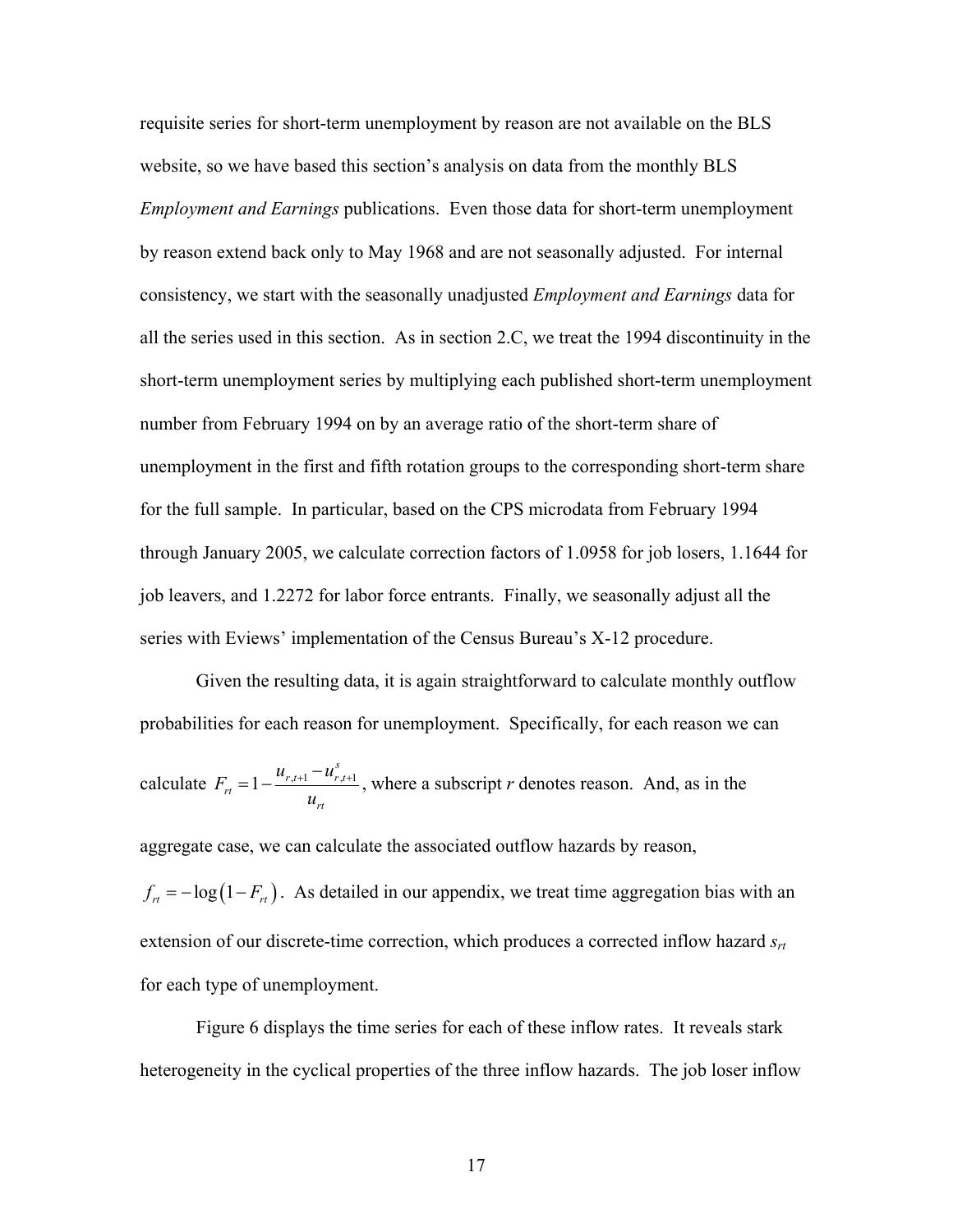is clearly countercyclical, displaying prominent upward spikes in all recessions. By contrast, the job leaver inflow rate is prominently procyclical (which is not so surprising given the procyclicality of quit rates noted above in footnote 4). Finally, the inflow from non-participation is comparatively acyclical.

The latter three observations might come as no surprise to a reader of the past literature on labor flows, or indeed to any non-economist for that matter. However, it has an important implication with respect to Shimer's analysis. Concentrating on the aggregate inflow rate conflates loser and leaver inflows that move in opposite directions over the cycle, and in addition it averages them with a broadly acyclical inflow of entrants. Looking only at an aggregate inflow has the effect of masking the individual contributions of each of these inflow rates that move in different cyclical directions.

 Figure 7 displays the analogous results for outflow rates by type. It can be seen that there is some heterogeneity in these, mainly driven by relatively low outflow rates for job losers compared to other unemployed workers. However, as previously shown by Baker (1992) and replicated in Shimer's section 4, outflow rates for all reasons are strongly procyclical and show a somewhat similar degree of log variation over the cycle. Thus, aggregating the various outflow rates is less problematic than aggregation of the inflows.

To get a sense of the individual contributions of each of the inflow and outflow rates by reason, we again seek to decompose the change in the log unemployment rate into components due to each of the flows. To this end, note first that we can split the aggregate unemployment rate into the sum of the unemployment rates for each reason,  $\tilde{u} = \tilde{u}_\lambda + \tilde{u}_q + \tilde{u}_e$ , where subscripts  $\lambda$ , q, and e refer to job losers, job leavers (quits), and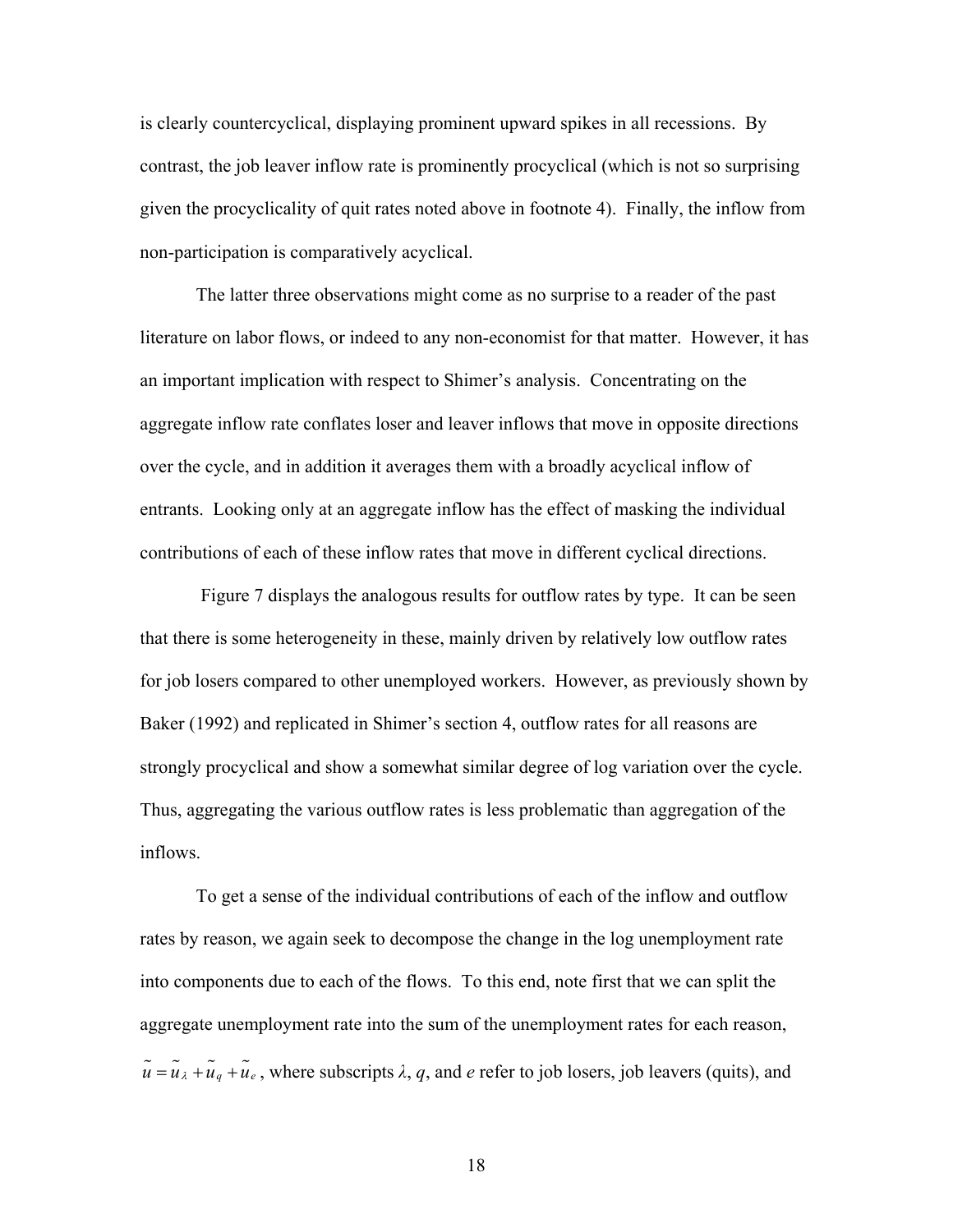labor force entrants respectively. Log differentiation of the latter reveals that the change in the log unemployment rate is equal to the share-weighted sum of the log changes in the constituent sub unemployment rates:

$$
d \log \tilde{u} = \omega_{\lambda} d \log \tilde{u}_{\lambda} + \omega_q d \log \tilde{u}_q + \omega_e d \log \tilde{u}_e
$$
 (7)

where  $\omega_r$  is the unemployment share of reason  $r$ . In steady state, the three sub unemployment rates are given by:

$$
\tilde{u}_{\lambda} = s_{\lambda} e / f_{\lambda} \implies d \log \tilde{u}_{\lambda} = d \log s_{\lambda} - d \log f_{\lambda} + d \log e
$$
\n
$$
\tilde{u}_{q} = s_{q} e / f_{q} \implies d \log \tilde{u}_{q} = d \log s_{q} - d \log f_{q} + d \log e
$$
\n
$$
\tilde{u}_{e} = s_{e} i / f_{e} \implies d \log \tilde{u}_{e} = d \log s_{e} - d \log f_{e} + d \log i
$$
\n(8)

*d* log  $e \approx 0 \approx d \log i$ . This yields the following very simple approximate decomposition: where *e* and *i* denote employment and non-participation as a fraction of the labor force. It turns out that the log variation in both *e* and *i* over time is minuscule relative to the cyclical variation in log unemployment (see figure 8). Thus, a very good approximation over the few quarters represented by a recessionary ramp-up in unemployment is that

$$
d \log \tilde{u} \approx \omega_{\lambda} \left[ d \log s_{\lambda} - d \log f_{\lambda} \right] + \omega_{q} \left[ d \log s_{q} - d \log f_{q} \right] + \omega_{e} \left[ d \log s_{e} - d \log f_{e} \right] \tag{9}
$$

Figure 9 displays the results of this decomposition. Specifically, it plots the contribution of each unemployment flow, for each reason, for each recession since 1969. The contribution of each flow is measured, in accordance with equation (9), by multiplying the difference in the log flow relative to its start of recession value by the initial share in unemployment of that flow at the start of the recession.

The results of this exercise reveal that there is a great deal of richer detail underlying the aggregate analyses performed by Shimer and ourselves. First and foremost, the decomposition indicates that the most important flow in all but the last two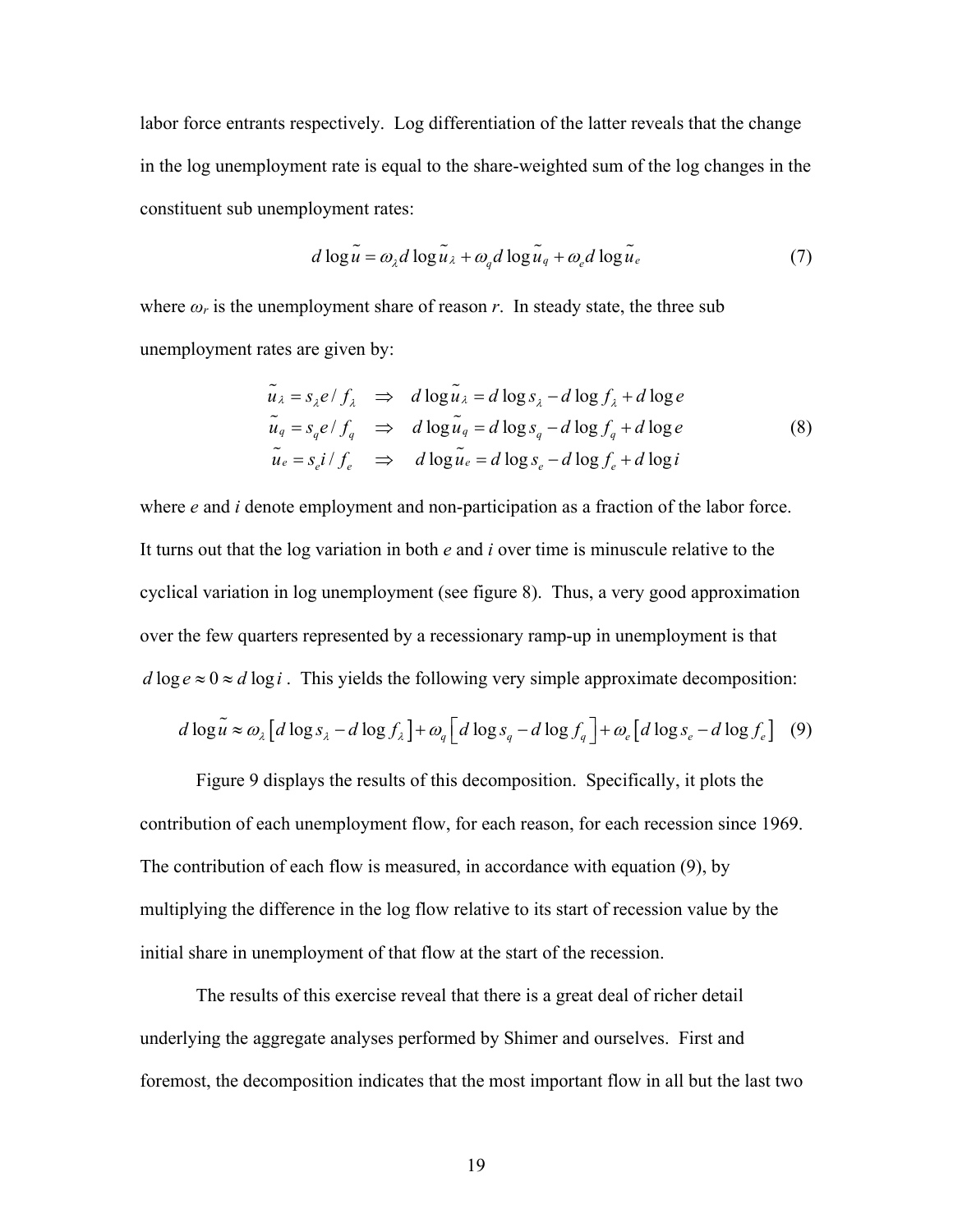recessions was the job loser inflow rate. In addition, the job loser inflow contributed to a non-trivial degree in the 1990 recession, and was very prominent in the first five quarters of the 2001 unemployment ramp-up. Thus, recent claims such as "In the modern U.S. economy, recessions do not begin with a burst of layoffs" (Hall, 2005) are not supported by the data.

Moreover, figure 9 confirms that the aggregate picture presented in figure 3 masks important heterogeneity in the cyclical effects of each individual inflow rate. Specifically, it can be seen that the contribution to recession unemployment due to job leavers is systematically negative because the leaver inflow rate is procyclical. This serves to offset part of the increase in unemployment due to increased job loss.

Figure 9 also provides some insight into why the aggregate inflow rate performs so poorly in explaining the increase in unemployment in the last recession. The 2001 recession was characterized by a substantial reduction in the inflow from nonparticipation. This is important to emphasize as, from a theoretical perspective, macroeconomists are typically most interested in unemployment inflows that originate from employment rather than non-participation. Indeed, Shimer's practice of referring to the unemployment inflow rate as the "separation rate" reflects this focus.

Turning to outflows, we can see from figure 9 that the reason aggregate outflows explain so much of the variation in unemployment is because all of the constituent outflows by reason cause unemployment to move in the same direction – that is, up in a recession. In addition, we see that the most important outflow is the outflow rate for job losers. This is to be expected, as job losers represent a substantial fraction of the unemployment pool. That aside, however, the losers outflow rate is conspicuously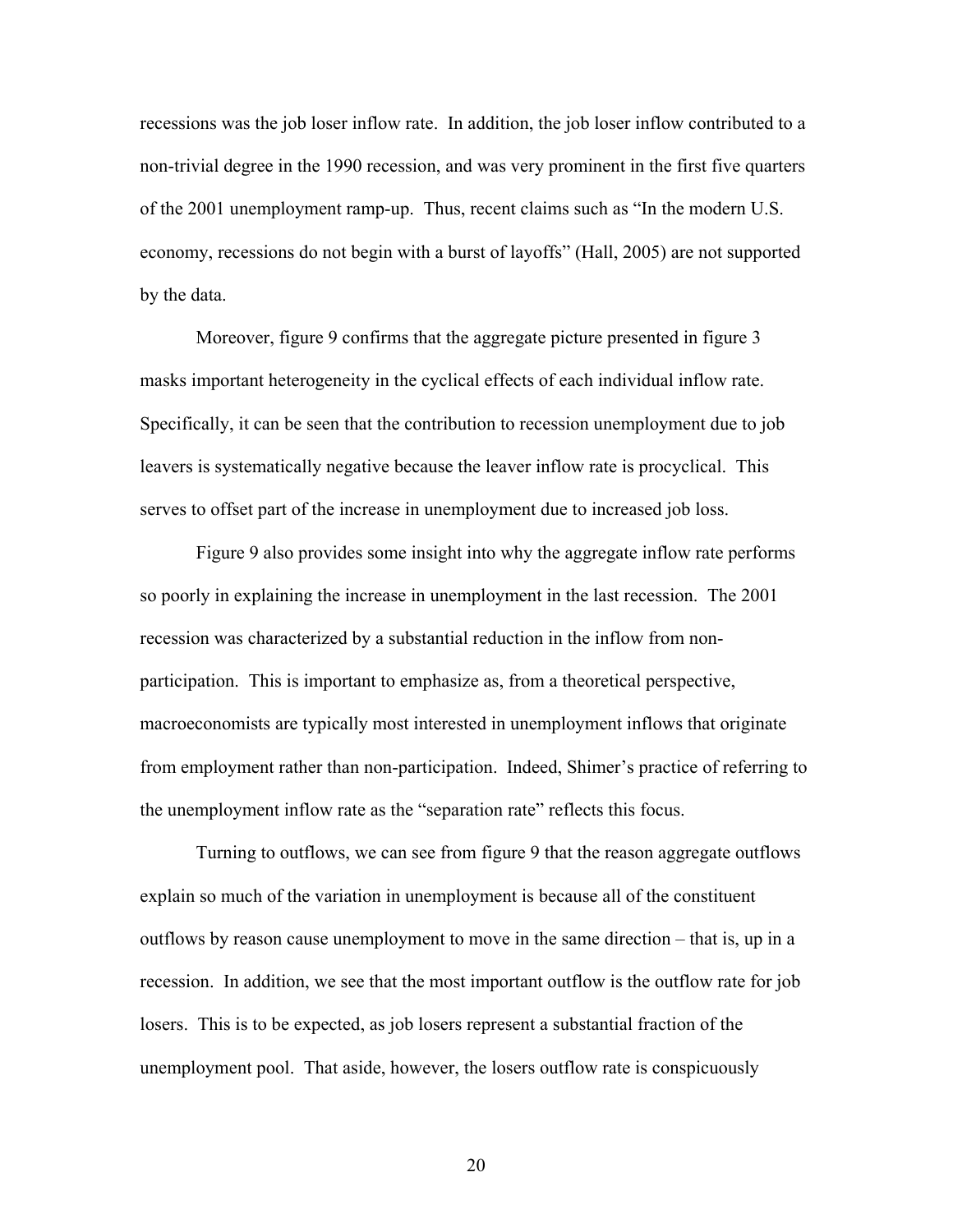dominant in the 1990 recession, again suggesting that this recession was especially different from the others in the sample period.

A question that arises at this point is the extent to which the disaggregated analysis is important. Surely, one might argue, it nevertheless aggregates to the same story mentioned in section 2.B? Our view, however, is that the disaggregated analysis culminating in figure 9 affords a more nuanced and illuminating view of unemployment flows, especially with regard to the inflows. It is not clear what economic hypothesis is being assessed when one observes the cyclicality of the aggregate inflow rate, which is a weighted average of a number of sub-inflow rates. However, the economics becomes clearer, and very intuitive, when one looks at inflows by reason. The job leaver inflow into unemployment falls in all recessions for the same reason that the quit rate does – presumably because workers find it harder then to find attractive new jobs. The job loser inflow rate rises in all recessions for the same reason that the layoff rate does – because firms want to employ fewer workers in a recession, they are unable (especially in the more severe recessions) to achieve the intended employment reductions merely by allowing workers to quit, and they therefore lay off more workers, many of whom then experience unemployment.

#### 3. Summary and Discussion

Our effort to replicate and extend Shimer's "Reassessing the Ins and Outs of Unemployment" has confirmed that procyclicality of the hazard rate for exiting unemployment plays an important role in cyclical unemployment. Contrary to Shimer's conclusions, however, we have shown that even his own methods and data also indicate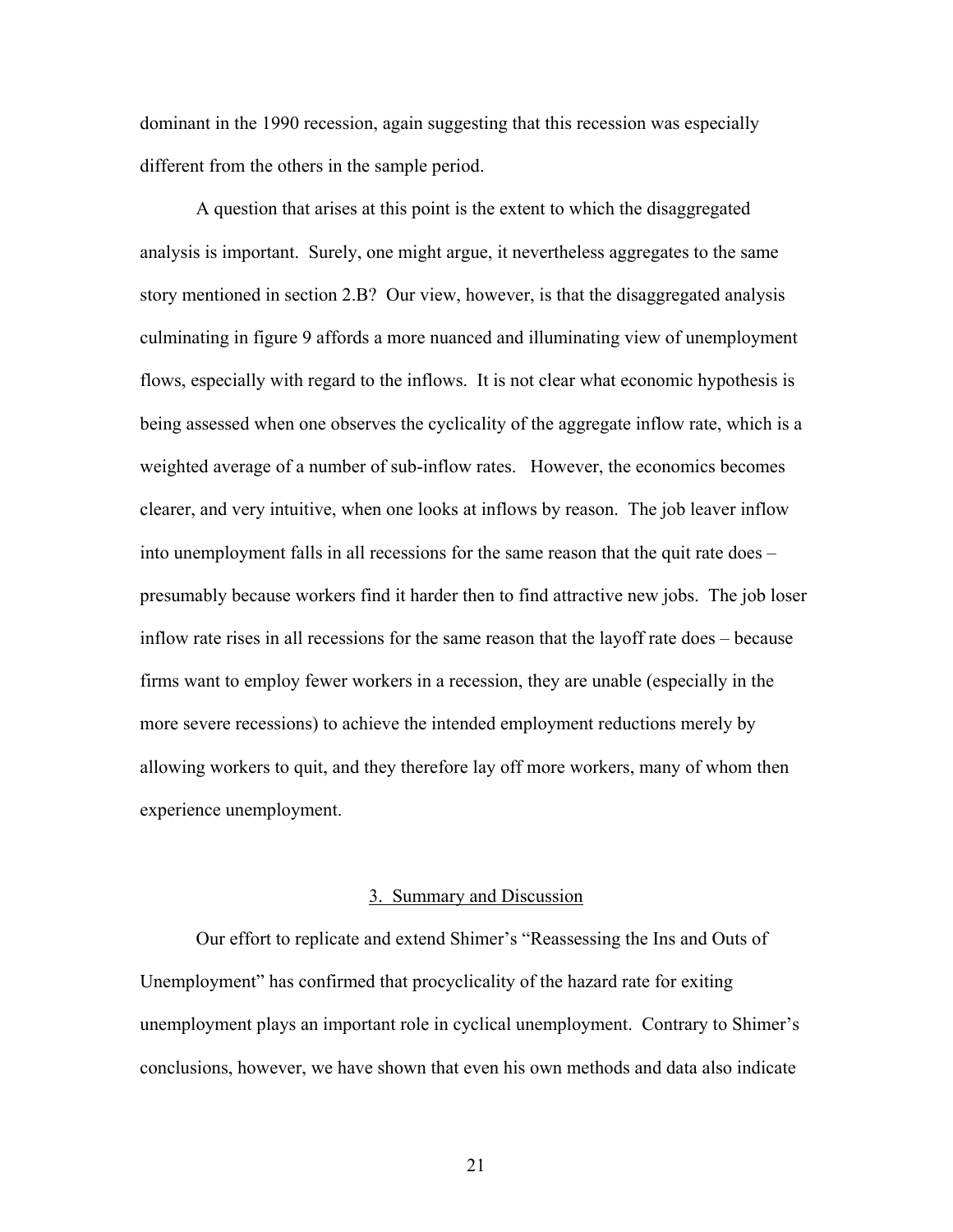an important role for countercyclical inflows into unemployment. This finding is further strengthened by our refinements of Shimer's methods of correcting the official Current Population Survey labor force series for the 1994 redesign of the CPS and for time aggregation bias. In addition, we have conducted a disaggregated analysis that recognizes the large unemployment inflows from non-participation in the labor force and also distinguishes employment-to-unemployment inflows stemming from job losing and job leaving. The disaggregated results highlight the particularly important role of job loss inflows to unemployment in accounting for increased unemployment in most recessions. Thus, in contrast to both Darby et al.'s (1986) pronouncement that "The Ins Win" and Shimer's opposite conclusion that the outs win, our paper's subtitle declares that "Everyone's a Winner."

All of these analyses, however, are merely mechanical statistical decompositions. As such, they are only a first step towards deeper understanding of the nature and sources of cyclical fluctuations in the labor market. To emphasize this point, in the remainder of this section we will confront the reader with a conundrum and a metaphor, and then we will use those devices to motivate some conjectures about the economic forces underlying the observed ins and outs of unemployment.

The conundrum is that some simple algebraic manipulation of equation (3), our framework for decomposing cyclical unemployment variation into inflows and outflows, rewrites it as:

$$
d\tilde{u}_t \approx \left(1 - \tilde{u}_t\right) \left[d\log s_t - d\log(f_t\tilde{u}_t)\right]
$$
 (10)

This re-expression of equation (3) decomposes cyclical variation in the level (rather than the log) of unemployment into the same inflow component as in equation (3) plus an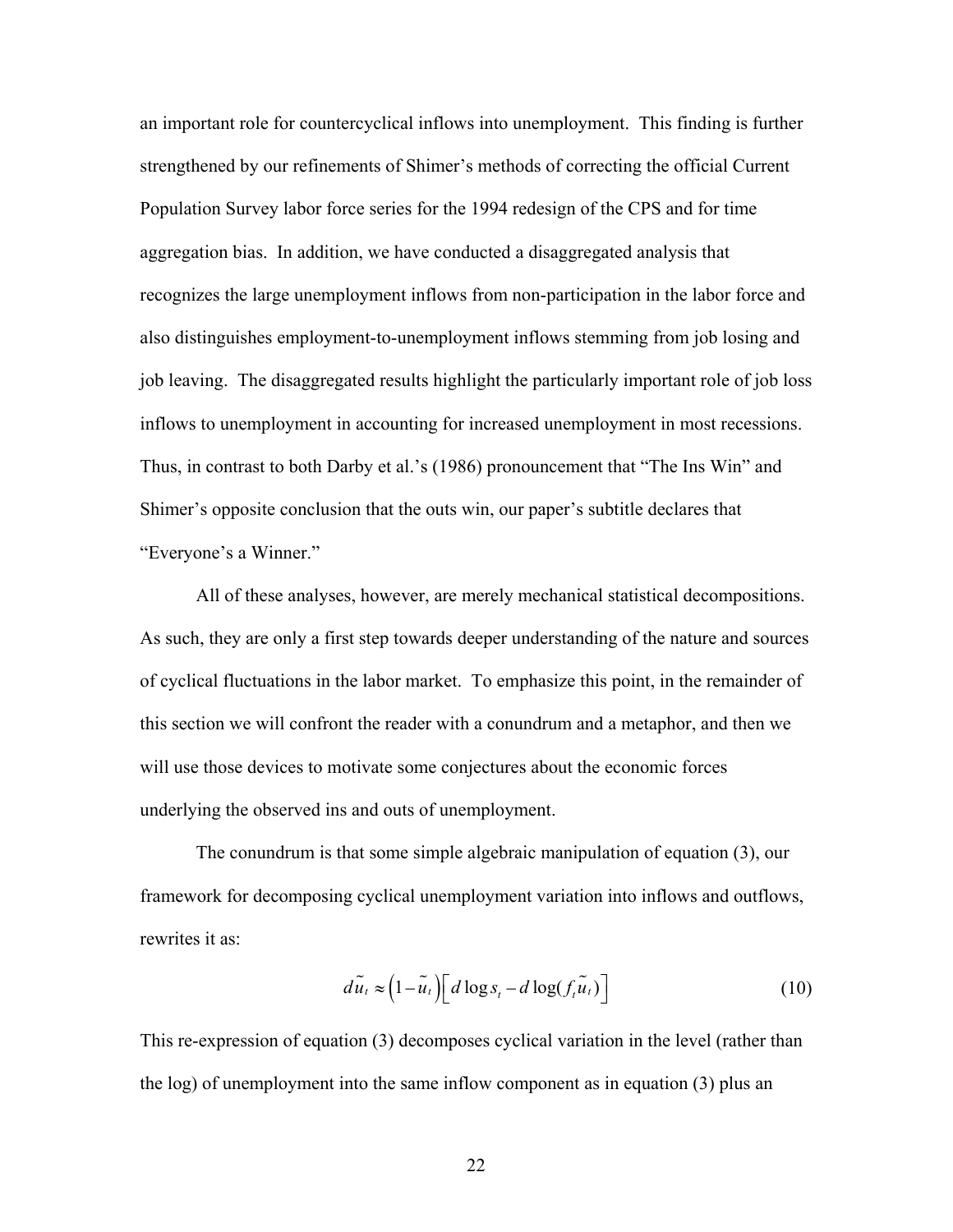outflow component involving the log change in the *number* flowing out of unemployment (instead of the hazard rate for the outflow). The monthly version of the latter is plotted in figure 10, which illustrates a fact that may surprise some readers who have not encountered it before: Even though the hazard rate for exiting unemployment goes down in recessions, the number exiting unemployment goes up. This fact, acknowledged by Shimer (2005a, p. 22), was previously documented in the gross flows data analysis by Blanchard and Diamond (1990, p. 118): "While the flow from unemployment to employment increases in a recession, the hazard rate decreases as the pool of unemployed increases proportionately more than the flow."

Given the countercyclicality of the number exiting unemployment, if one arbitrarily chose equation (10) as the framework for the statistical decomposition, one might conclude that more than the entirety of the cyclical variation in unemployment is accounted for by countercyclical inflows. That is, one might declare that "The Ins Win" after all. But that, of course, would be an altogether superficial overreaction to an arbitrary way of re-expressing equation (3). Our point is not to deny that countercyclical unemployment duration is a salient feature of unemployment fluctuations. Our point is that mechanical statistical decompositions are merely that – mechanical statistical decompositions. Ultimately, we need to go beyond statistical arguments about ins versus outs and advance our analysis of the economic sources of both the ins and the outs.

Our other way of making this point is with the following metaphor. Imagine a traffic intersection at which a queue of automobiles awaits a green light. The light stays green long enough in each cycle to allow an outflow of five cars to leave the queue before the light turns red again. Ordinarily, only a moderate number of cars is backed up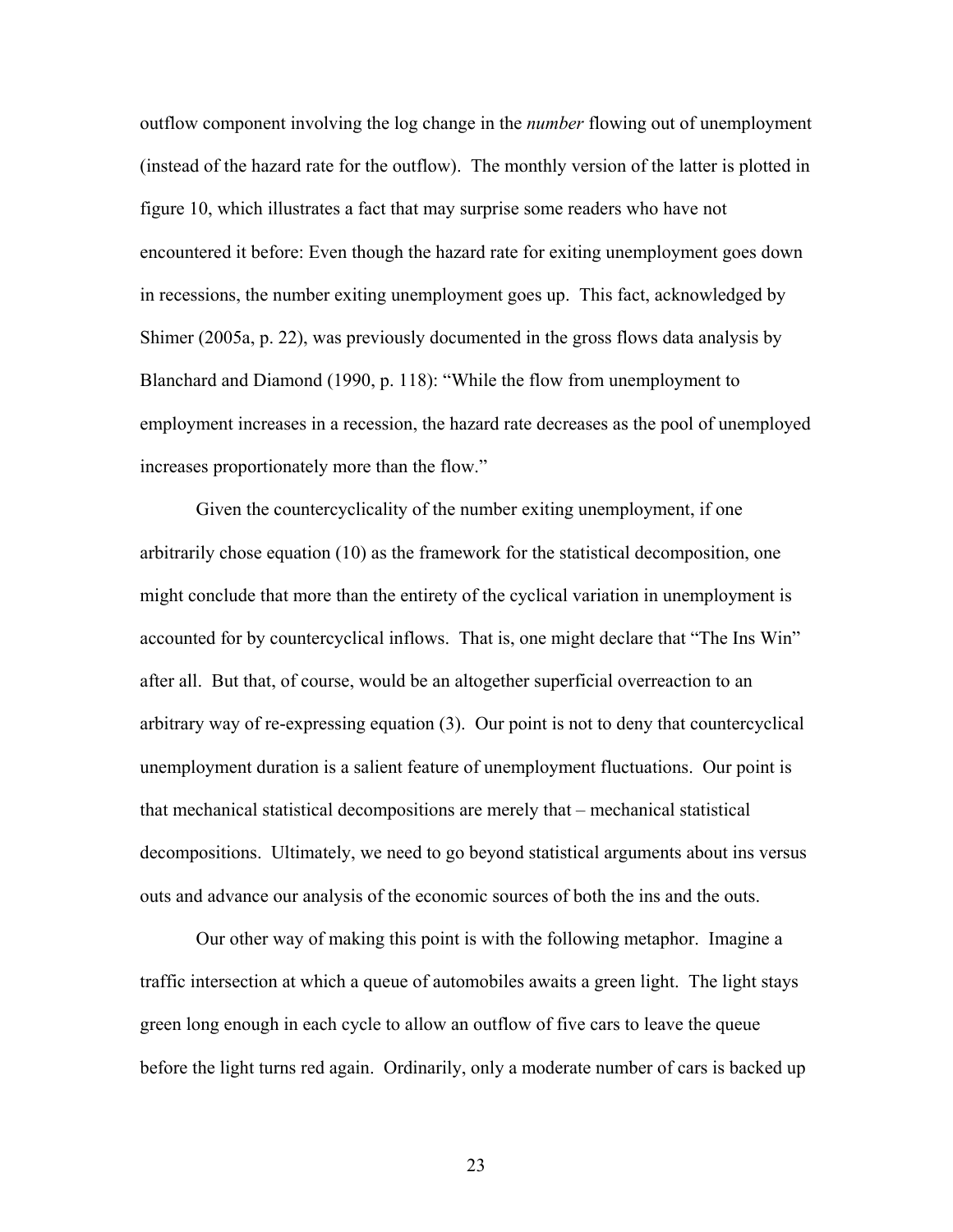at the light. But suppose some event – say, construction on an alternate route – ramps up the inflow of cars to this intersection. If nothing happens to keep the green light on longer, then the queue gets longer, and each car's wait to get through the intersection becomes longer.

Now just for the moment, think of the queue of backed-up cars as unemployment, and think of the five cars going through each green light as the outflow from unemployment. When the inflow increased, the stock of unemployment increased, and so did the average duration of unemployment. If an analysis such as ours or Shimer's were applied here, it would attribute much of the increased unemployment to a decreased exit rate even though nothing actually changed in the outflow process. The proximate cause of both the increased unemployment level and the increased duration was the increased inflow.<sup>18</sup>

We understand, of course, that the traffic metaphor does not really prove anything about cyclical fluctuations in unemployment. But it does illustrate a possibility worth considering when reacting to statistical decompositions of the ins and outs of unemployment. Although analyses like ours and Shimer's attempt to separate the contributions of inflows and outflows, the inflows and outflows may be inherently inseparable. It could be, for example, that congestion from increased inflows *causes* outflow hazard rates to become lower. Another example of interaction between inflows and outflows – documented by Baker (1992) and replicated in Shimer's section  $4 - i$  is that cyclical changes in the composition of the inflow to unemployment (especially the

 $18$  Note also that, just as the wait until going through the green light would increase for all cars regardless of whether they had arrived from the usual route or from the obstructed alternate route, unemployment duration would increase for all the unemployed – job losers, job leavers, and labor force entrants – just as found in the analyses by Baker (1992), Shimer, and ourselves.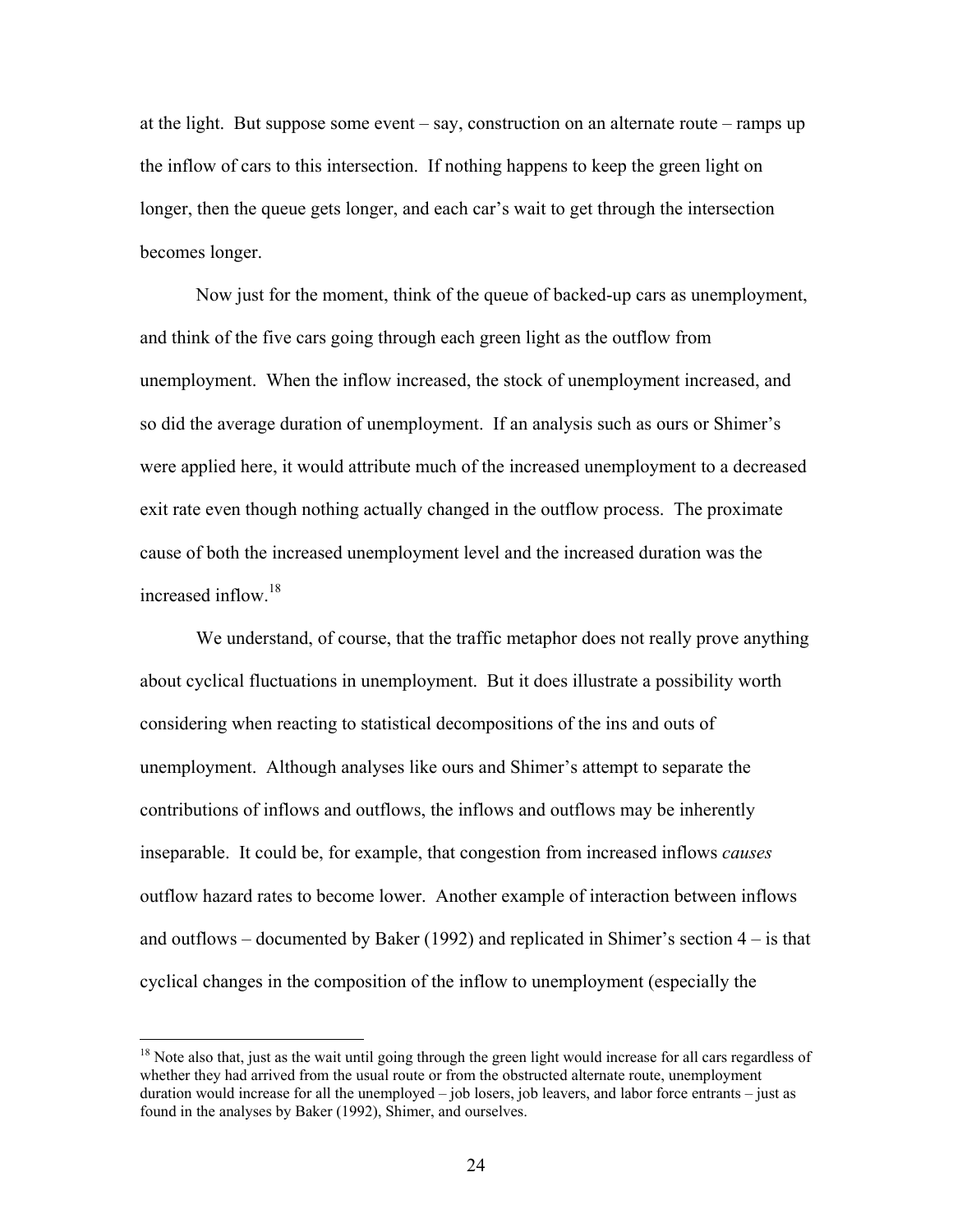increased share of permanent job losers) cause a modest reduction in the outflow rate. Again, what really matters is not the mechanical decomposition. What is needed is an understanding of the underlying processes.

The research program for the future, then, is to develop the economic analysis of *why* inflows to unemployment increase at the beginning of a recession and *why* the outflows do not increase enough to keep unemployment duration from rising. Our hunch is that cyclical movements in both the number of unemployment spells and their duration stem largely from shared causes. Like Hall (1988), we think of the relatively low employment (and real wages) during a recession as reflecting a leftward shift in the derived demand for labor along a positively sloped effective labor supply curve. Whatever it is that induces the leftward shift in labor demand motivates some firms to effect employment reductions through layoffs (many of which lead to unemployment) and also deters other firms from hiring enough to prevent a rise in the stock and duration of unemployment. If the effective short-run labor supply curve were perfectly inelastic, then wages would drop enough either to prevent the burst of layoffs or to induce some firms quickly to hire up the laid-off workers. Recognizing that real wage variation is not procyclical enough to prevent cyclical variation in employment and unemployment is another way of saying that the effective short-run labor supply curve is positively sloped rather than inelastic.

 The key remaining questions are then: (1) What causes labor demand to shift leftward during a recession, and (2) why is the effective short-run labor supply curve positively sloped? We suspect that, when we are able to answer these questions, the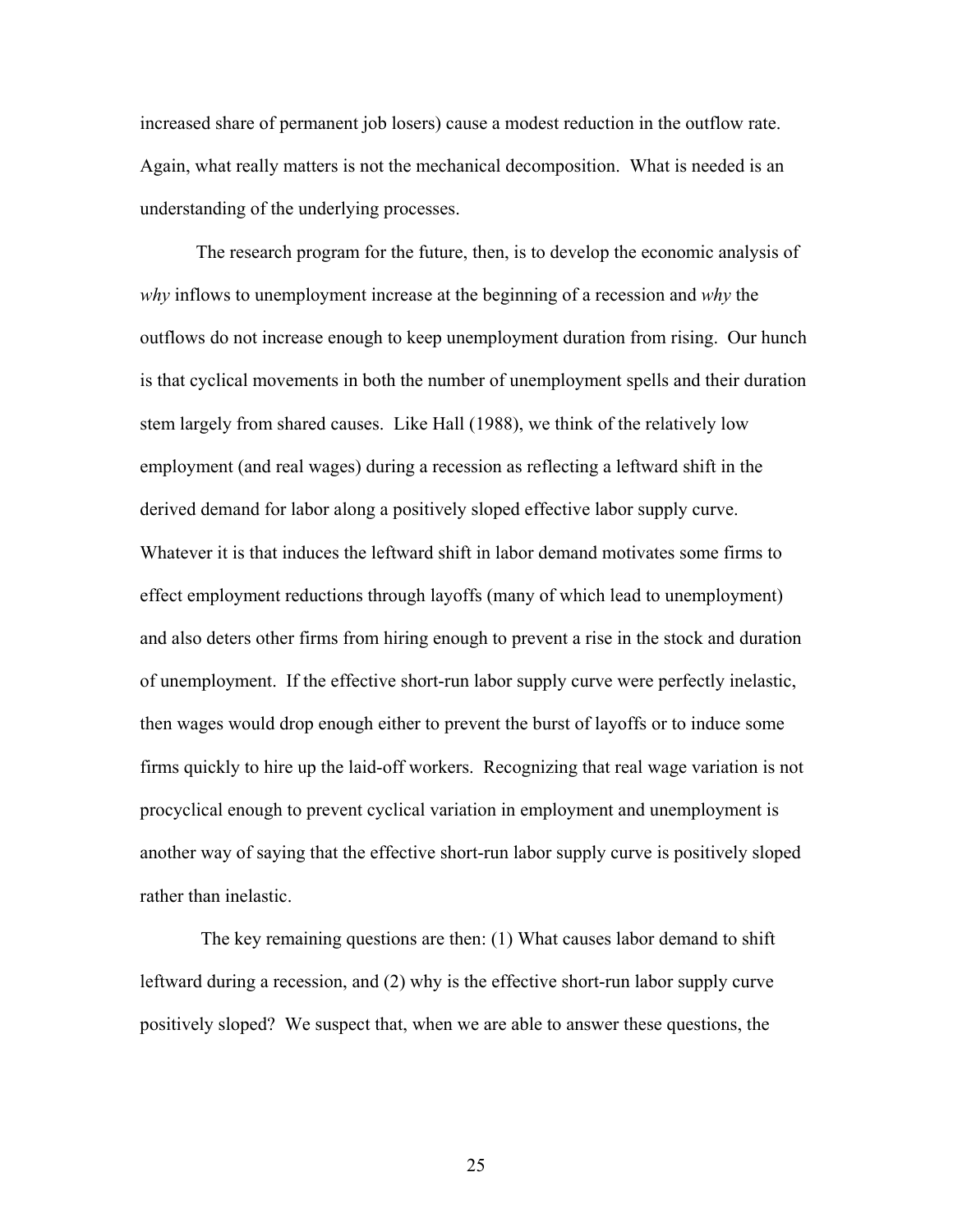question of how cyclical unemployment variation divvies up between changes in inflow and outflow rates will no longer be very puzzling, or perhaps even very interesting.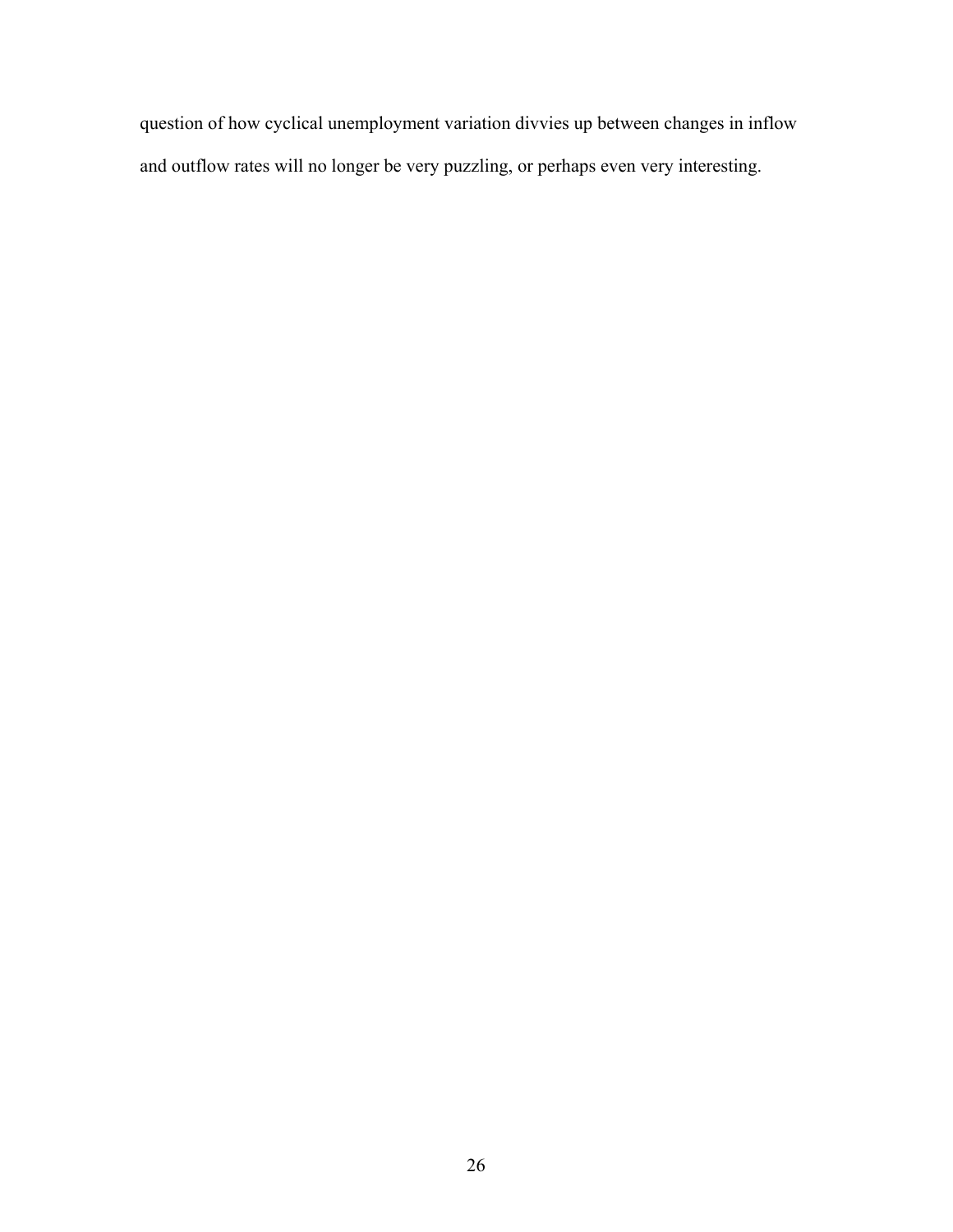### Appendix

## *Discrete-Time Correction for Time Aggregation Bias in Aggregate Inflows*

We use an analogous method to Shimer's in discrete time. That is, we essentially use one difference equation, that for the total stock of unemployment:

$$
u_{t+\tau+1/4} = u_{t+\tau} + s_t^w e_{t+\tau} - f_t^w u_{t+\tau}
$$
\n(A.1)

where  $s_t^w$  and  $f_t^w$  are the weekly inflow and outflow probabilities and are assumed constant between interview dates, and where  $\tau \in \left\{0, \frac{1}{4}, \frac{1}{2}, \frac{3}{4}\right\}$  $\tau \in \left\{0, \frac{1}{4}, \frac{1}{2}, \frac{3}{4}\right\}$  indexes the intervening weeks. Like Shimer, we then make the further assumption that the labor force,  $l_t \equiv e_t + u_t$ , is also constant within the interval. This implies that we can rewrite (A.1) as:

$$
u_{t+\tau+1/4} = s_t^{\omega} l_t + \left(1 - s_t^{\omega} - f_t^{\omega}\right) u_{t+\tau}
$$
 (A.2)

Solving this equation forward four weeks yields the following non-linear equation:

$$
u_{t+1} = s_t^{\omega} l_t \sum_{n=0}^3 \left( 1 - s_t^{\omega} - f_t^{\omega} \right)^n + \left( 1 - s_t^{\omega} - f_t^{\omega} \right)^4 u_t \tag{A.3}
$$

Noting that the steady-state weekly unemployment stock in this model is given by  $w^*$  *s*<sup>*w*</sup> *s*<sup>*w*</sup>  $t = w$ *t t*  $u_t^{w^*} = \frac{s_t^w}{s_t^w + f_t^w}$  yields equation (6) in the main text.

# *Discrete-Time Correction for Time Aggregation Bias in Inflows by Reason*

The correction for inflows by reason is a simple extension to the above. Now there are three difference equations to solve out – one for unemployment by each reason:

$$
u_{\lambda,t+\tau+1/4} = u_{\lambda,t+\tau} + s_{\lambda,t}^{w} e_{t+\tau} - f_{\lambda,t}^{w} u_{\lambda,t+\tau}
$$
  
\n
$$
u_{q,t+\tau+1/4} = u_{q,t+\tau} + s_{q,t}^{w} e_{t+\tau} - f_{q,t}^{w} u_{q,t+\tau}
$$
  
\n
$$
u_{e,t+\tau+1/4} = u_{e,t+\tau} + s_{e,t}^{w} i_{t+\tau} - f_{e,t}^{w} u_{e,t+\tau}
$$
\n(A.4)

where *i* is the stock of non-participation. We then again assume, like Shimer, that the labor force is constant in the month between CPS interviews. It should be noted that this has the implication that the non-participation stock is also constant between months. Since the unemployment system implicit in the above is a closed one (all flows among unemployment, employment, and non-participation originate from one of these three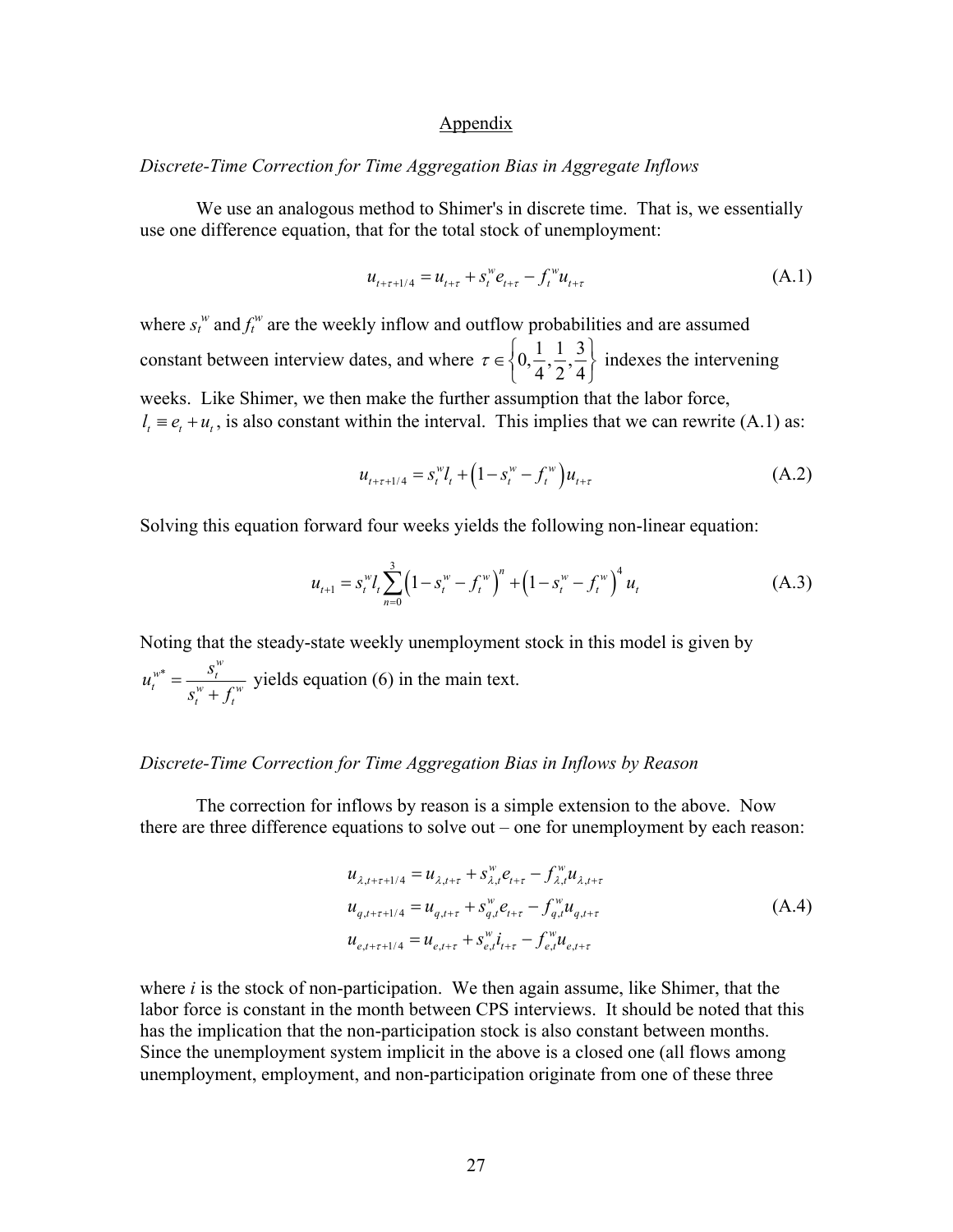categories), the population (the sum of unemployment, employment, and nonparticipation) is implicitly constant.

Given this, equation (A.4) is just a non-linear system, which can be solved using conventional programs such as MatLab.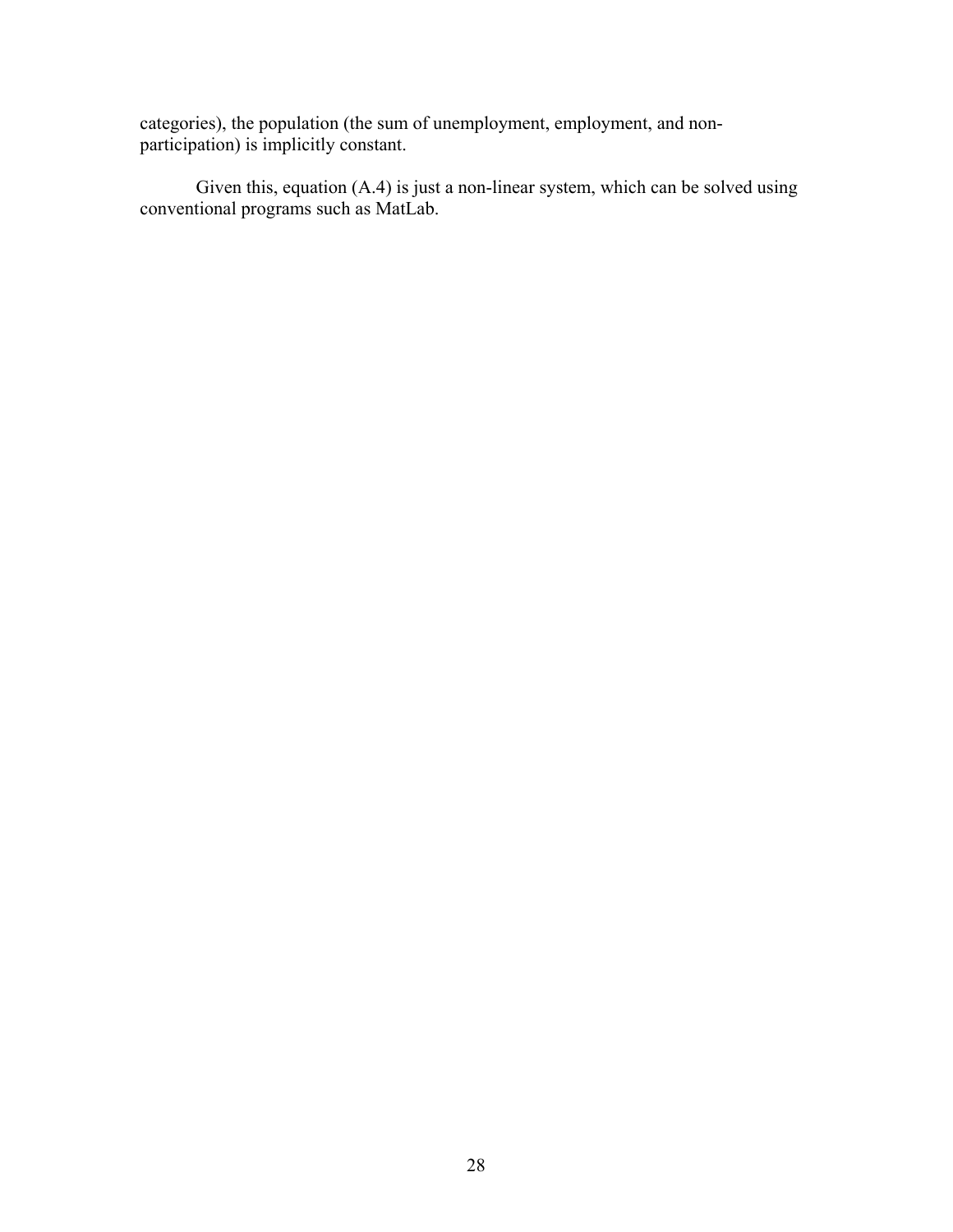

Figure 0: Unemployment Rate and Recessionary Unemployment Dates Used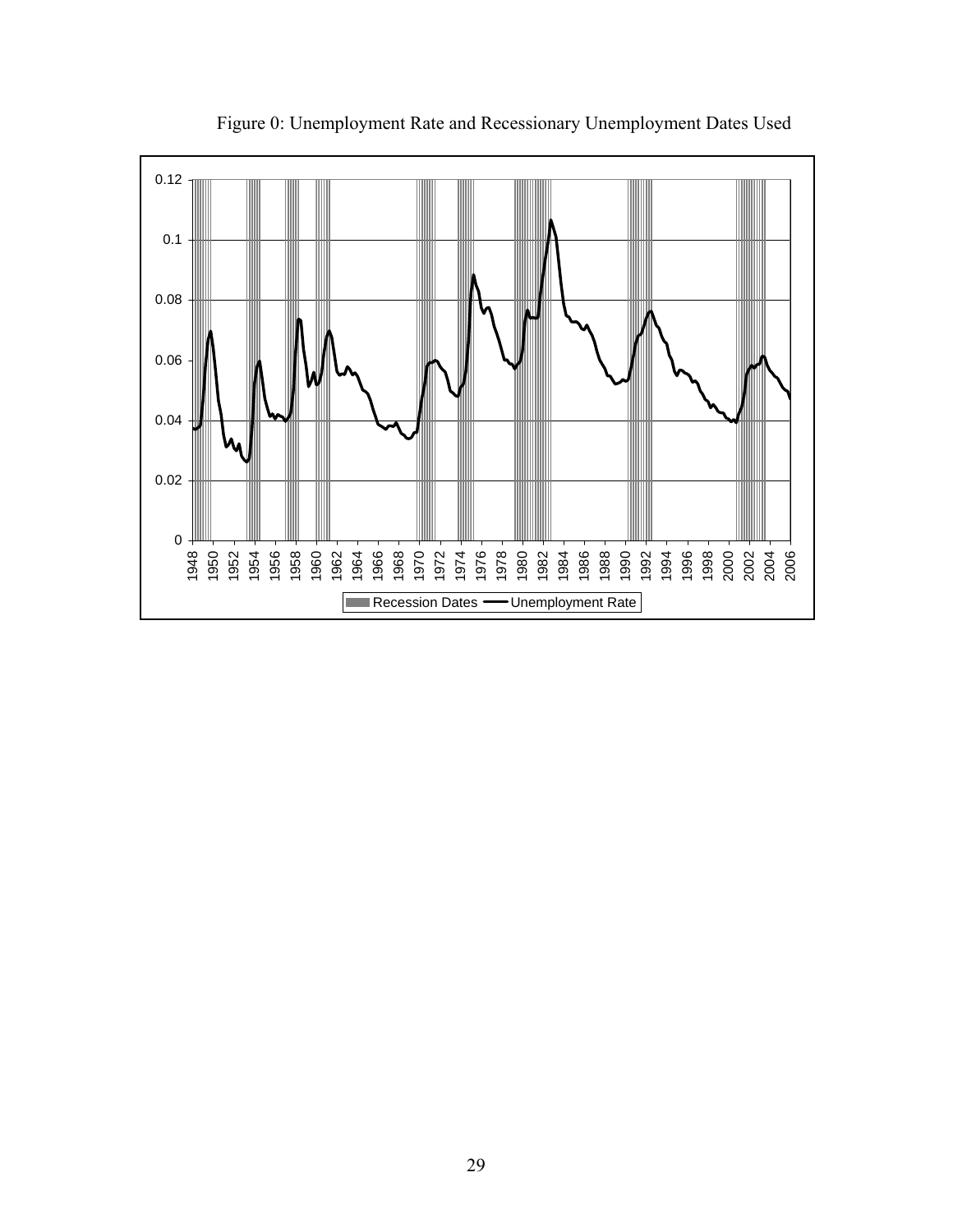

Figure 1: Replication of Shimer's Figure 1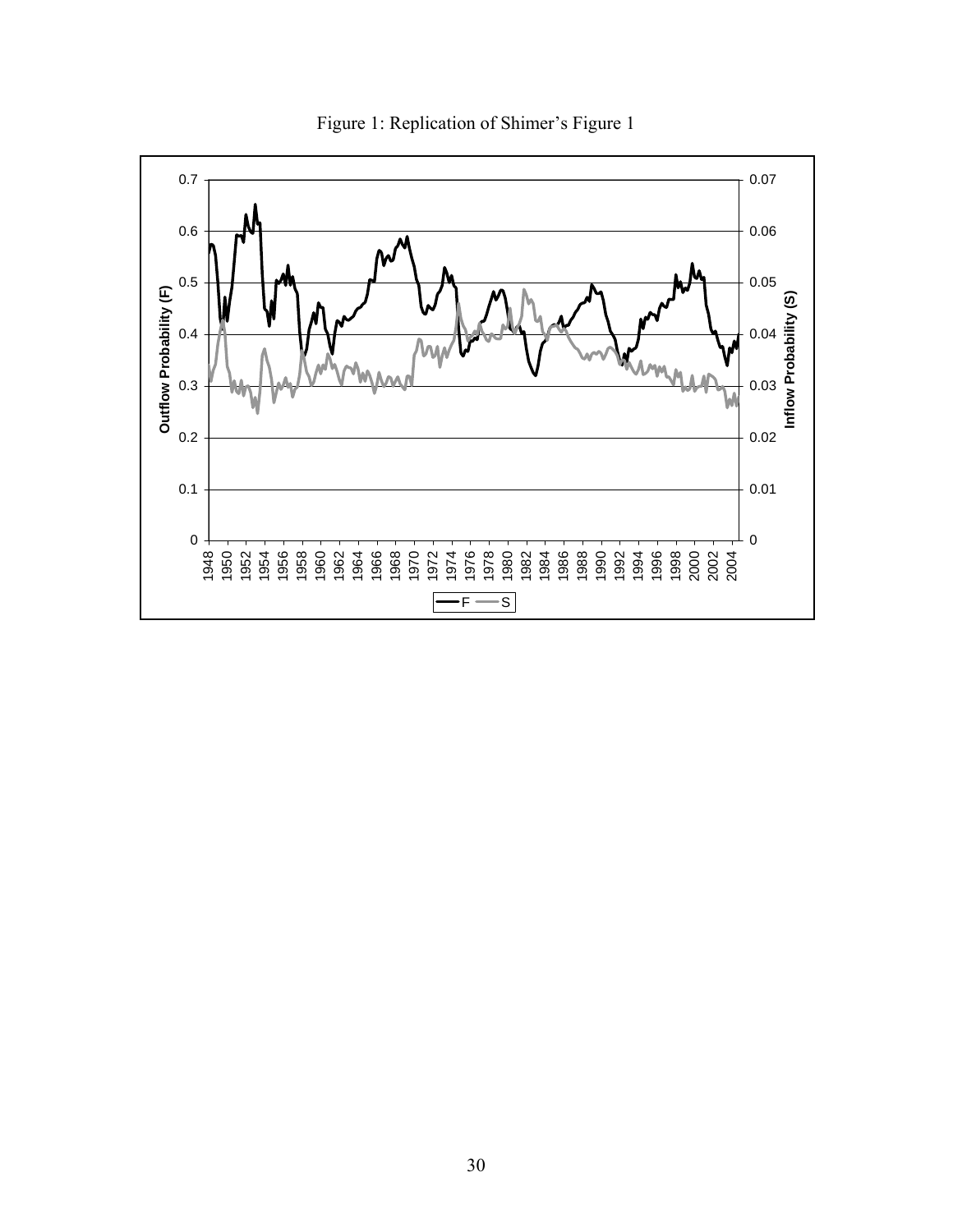

Figure 2: Log Inflow and Outflow Hazard Rates Using Replication of Shimer's Data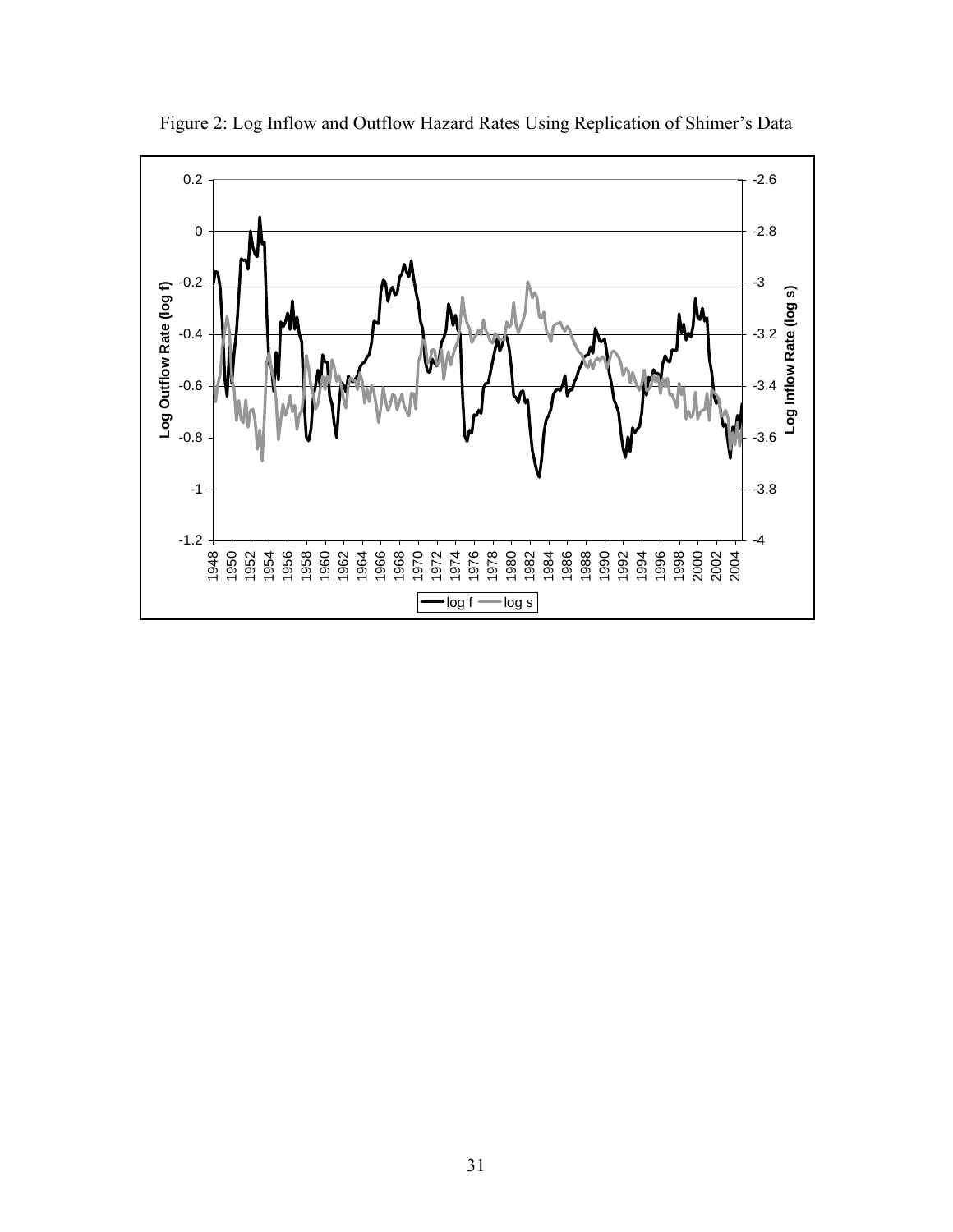

Figure 3: Decomposition of Increases in Log Unemployment by Recession, 1948–2004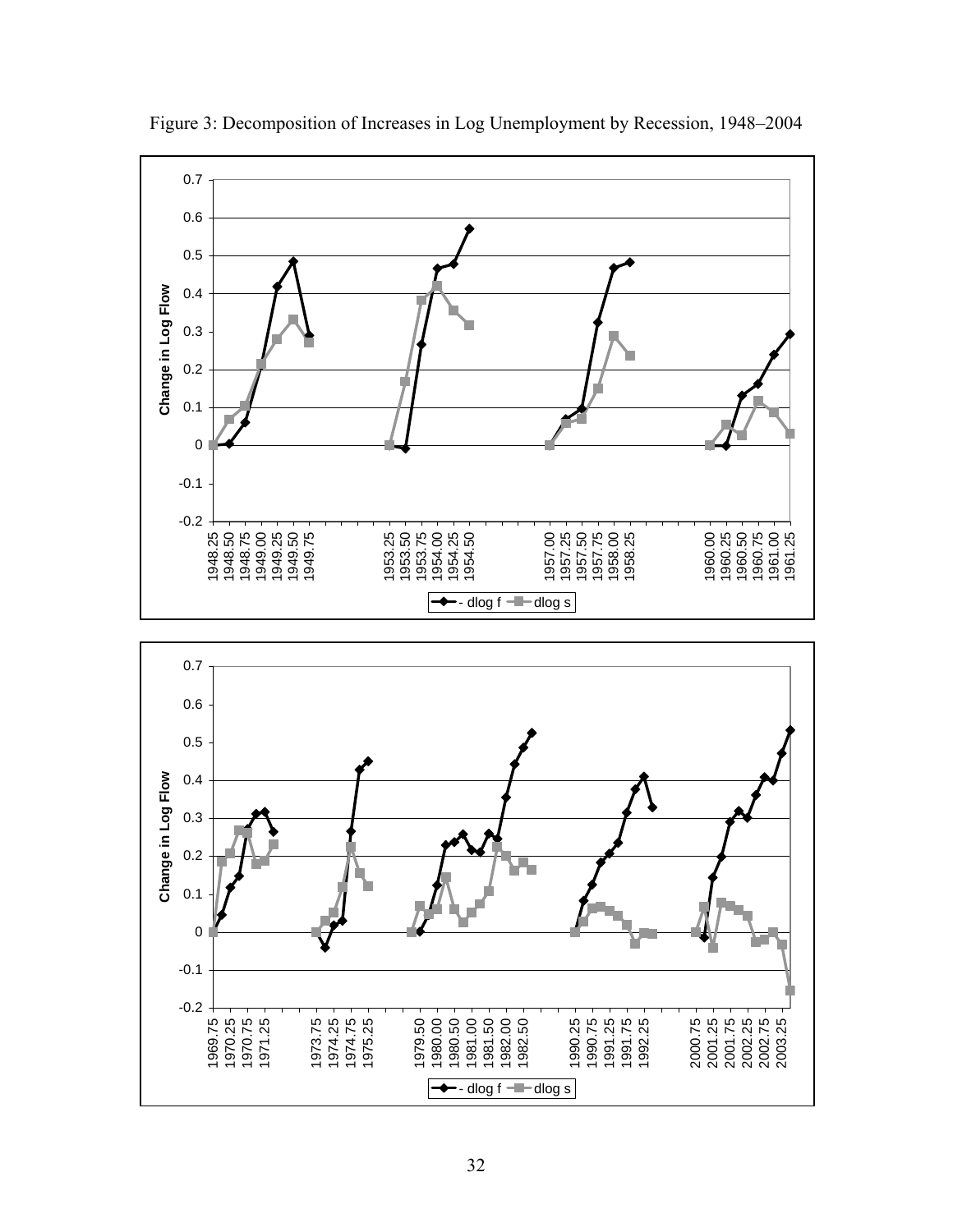

Figure 4: Effects of Different Aggregation Bias Corrections on Measured Log Inflow

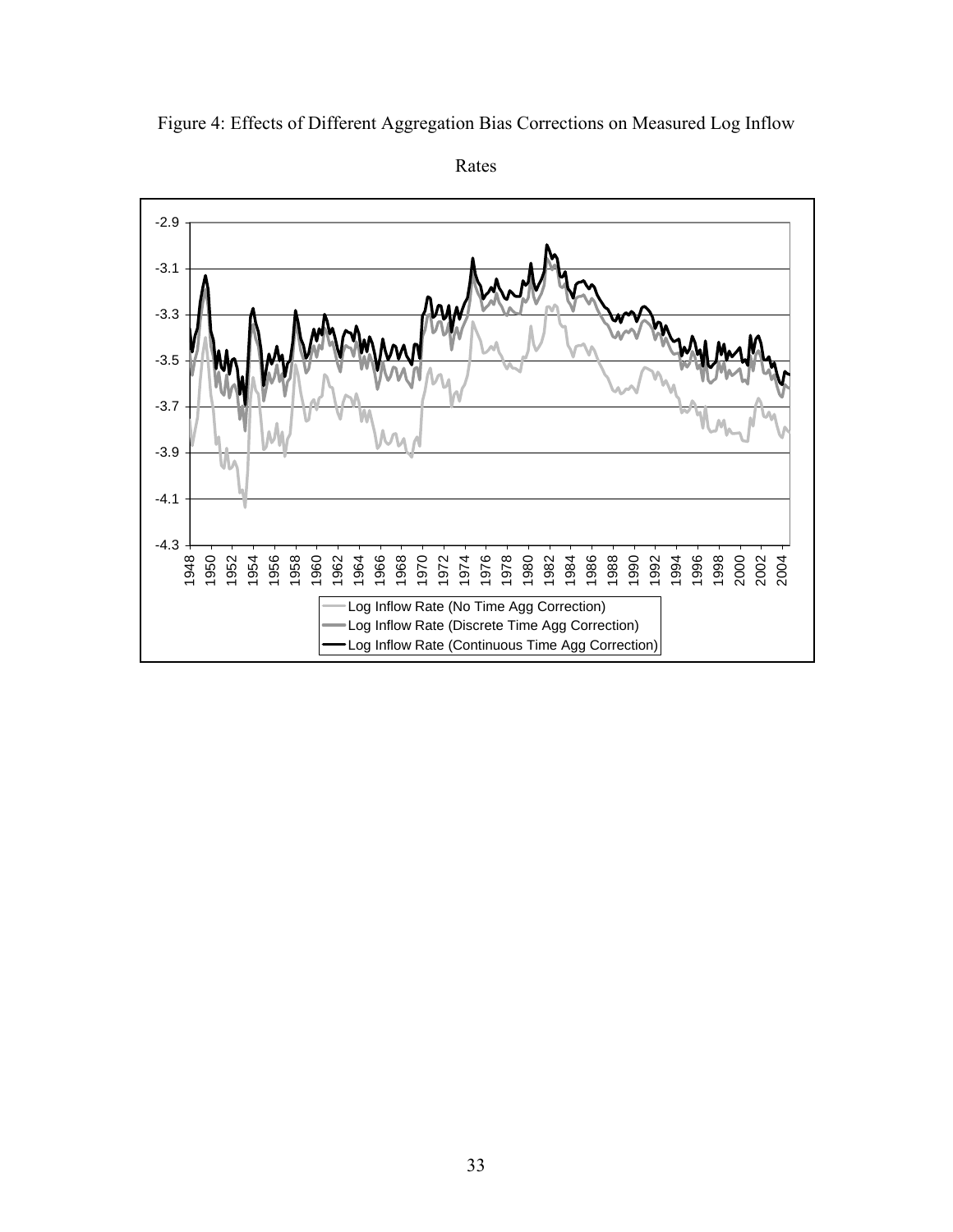

Figure 5: Effects of Corrections on Decomposition of Cyclical Unemployment

Shimer - dlog f  $\longrightarrow$  Shimer dlog s  $\longrightarrow$  Our -- dlog f  $\longrightarrow$  Our dlog s  $\longrightarrow$  Uncorrected dlog s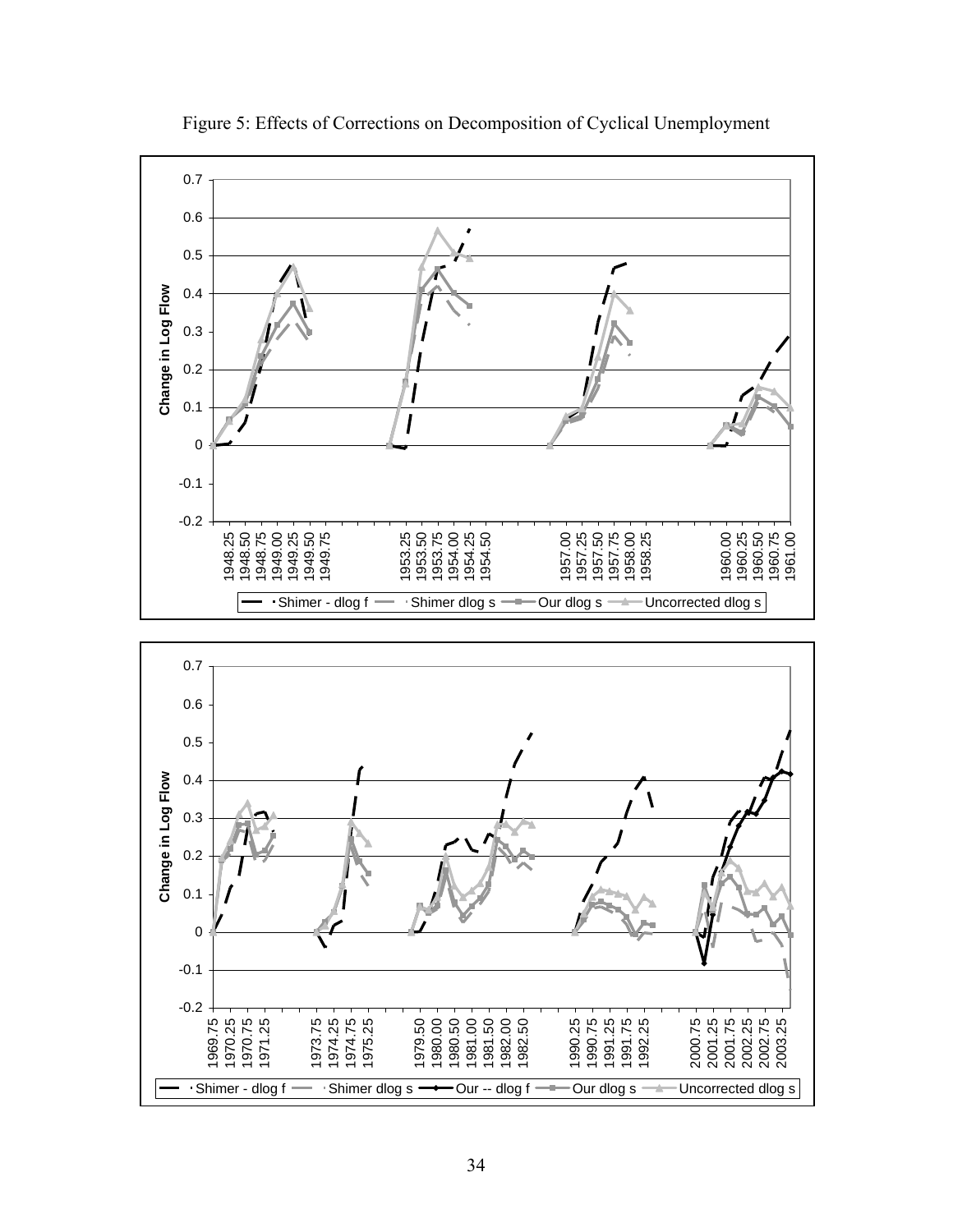

Figure 6: Log Inflow Rates by Reason for Unemployment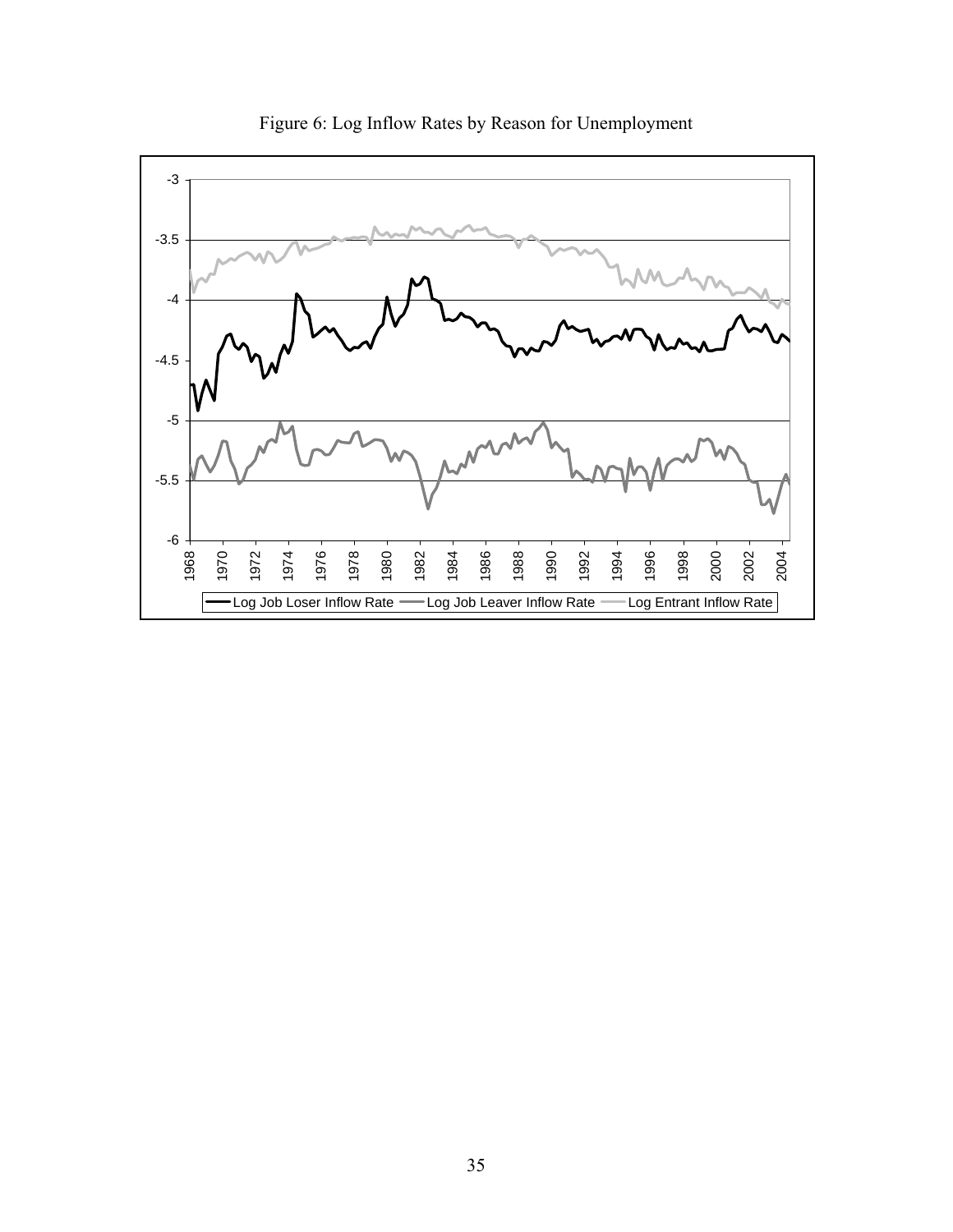

Figure 7: Log Outflow Rates by Reason for Unemployment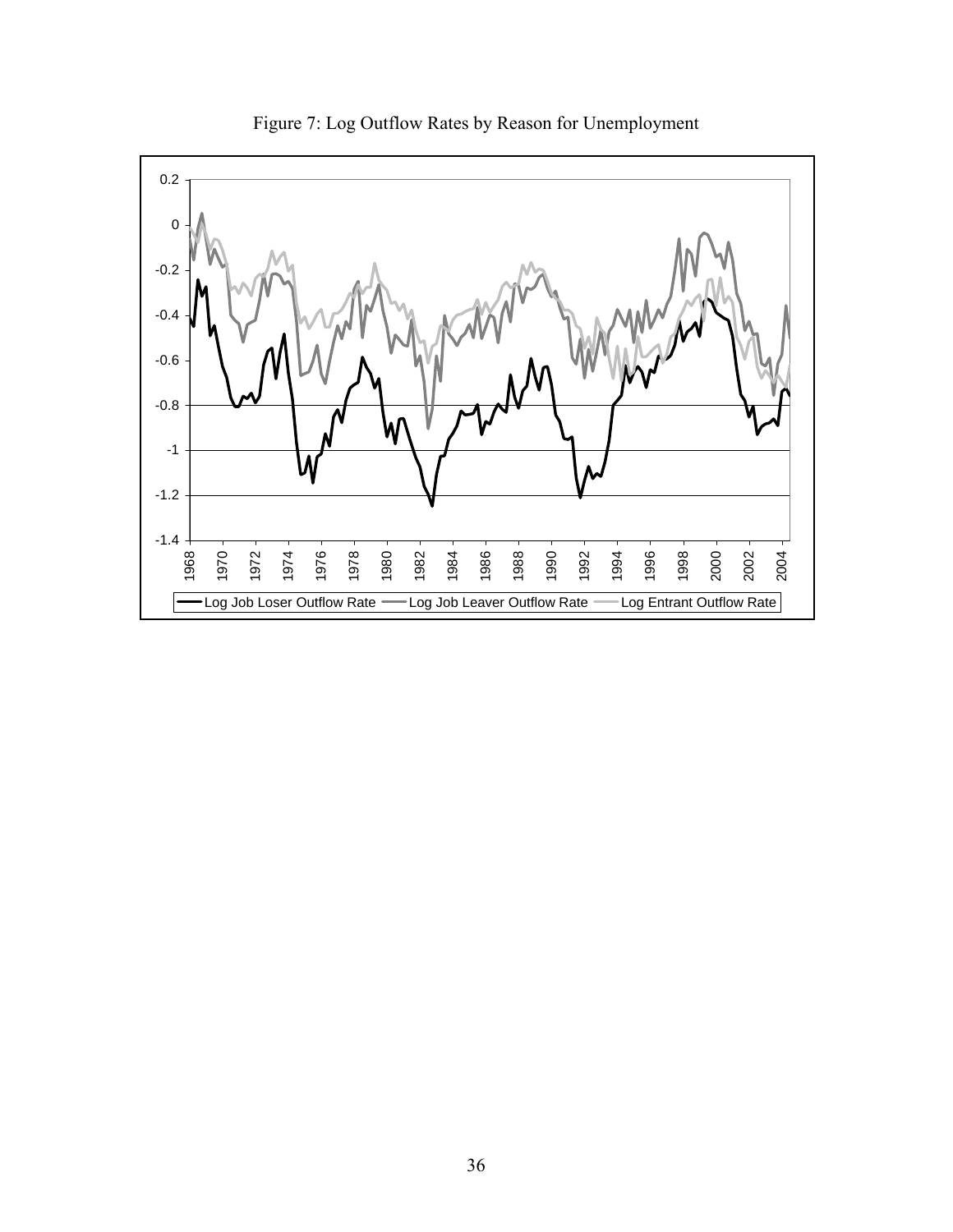

Figure 8: Logs of Employment, Non-Participation, and Unemployment as Fractions of

the Labor Force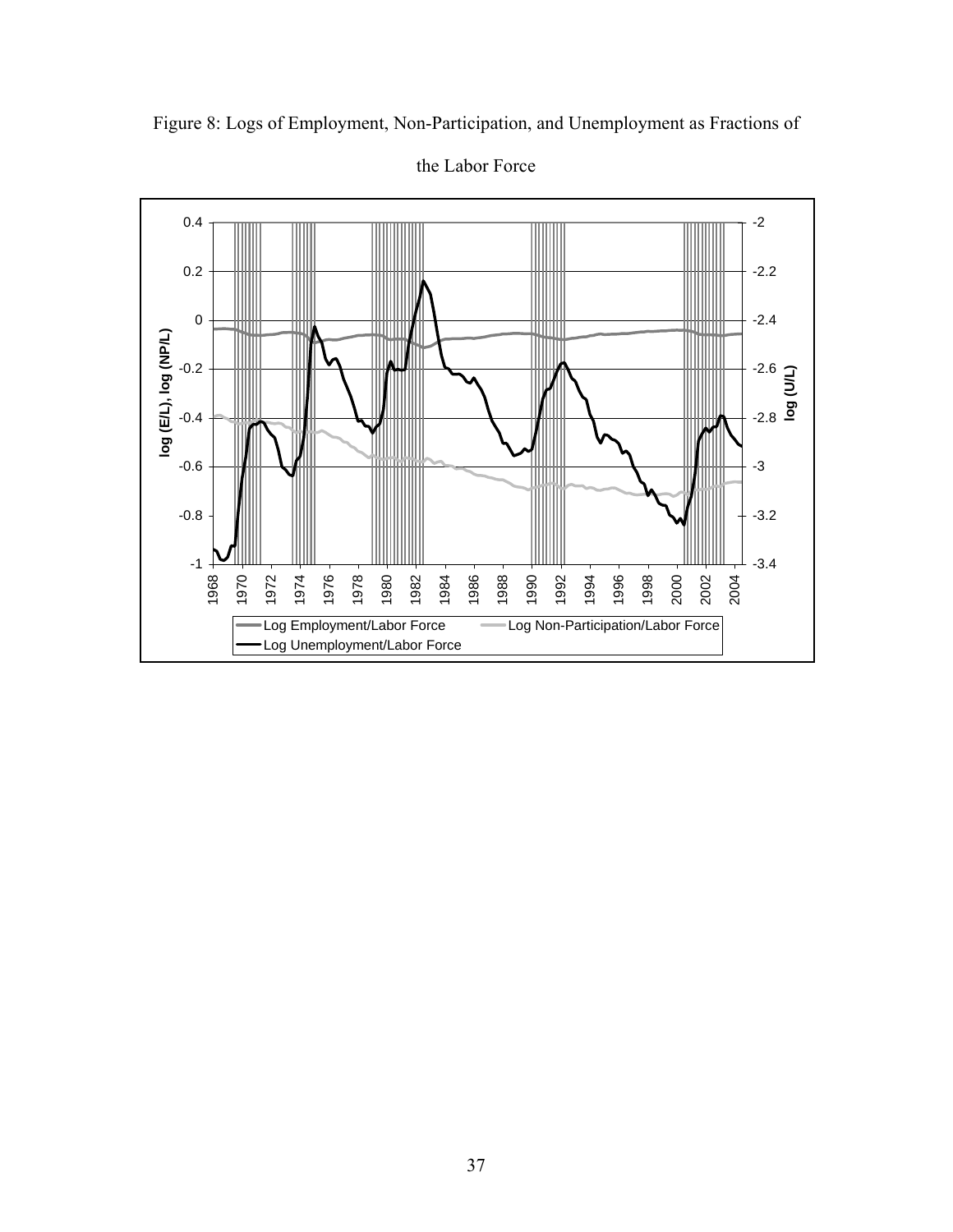



for Unemployment